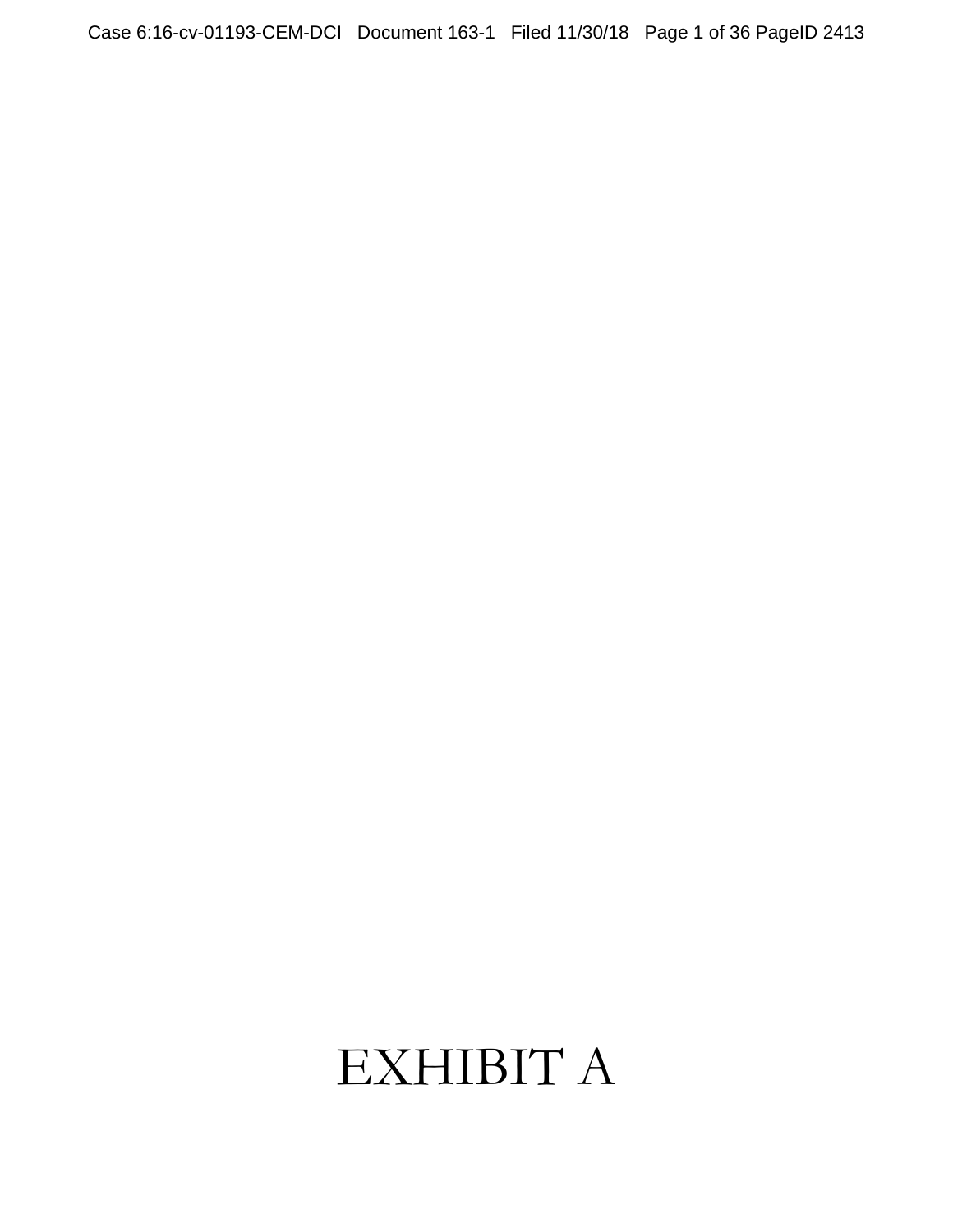# **JOINT STIPULATION OF SETTLEMENT AND RELEASE**

This Joint Stipulation of Settlement and Release (the "Agreement") is made and entered into this day of November 19, 2018, by and among (1) Plaintiffs Ophelia Parker and Joseph Naso (collectively, "Plaintiffs"), individually and on behalf of the Settlement Classes, (2) Defendants Legend Pictures, LLC, Legendary Pictures Funding, LLC (together, "Legendary"), Legendary Analytics, LLC (now known as Applied Analytics Solutions, LLC ("AAS")) and Universal Pictures, a division of Universal City Studios LLC ("Universal"), and (3) Handstack, P.B.C. ("Handstack"), subject to preliminary and final approval as required by Rule 23 of the Federal Rules of Civil Procedure. Legendary, AAS, Universal and Handstack are collectively referred to as the "Defendants." Plaintiffs and Defendants are collectively referred to as the "Parties." The Parties hereby stipulate and agree that, in consideration of the promises and covenants set forth in this Agreement and upon entry by the Court of a Final Order and Judgment, all claims of the Settlement Classes against Defendants in the action titled, *Naso, et al. v. Universal Pictures, et al.*, M.D. Fla. Case No. 6:16-CV-01193-CEM-DAB (the "Action") shall be settled and compromised upon the terms and conditions contained herein.

## **I. RECITALS**

1. On or around June 2016, Universal and Legendary released the movie *Warcraft*, based on the computer game of the same name.

2. On or around April 2016, two months before the release of *Warcraft*, Legendary contracted with an independent company, Handstack, to conduct a text messaging campaign to promote the *Warcraft* film. Handstack sent text messages as part of this campaign beginning around May 2016 until on or around June 2016 (the "*Warcraft* Text Messaging Campaign").

- 1 -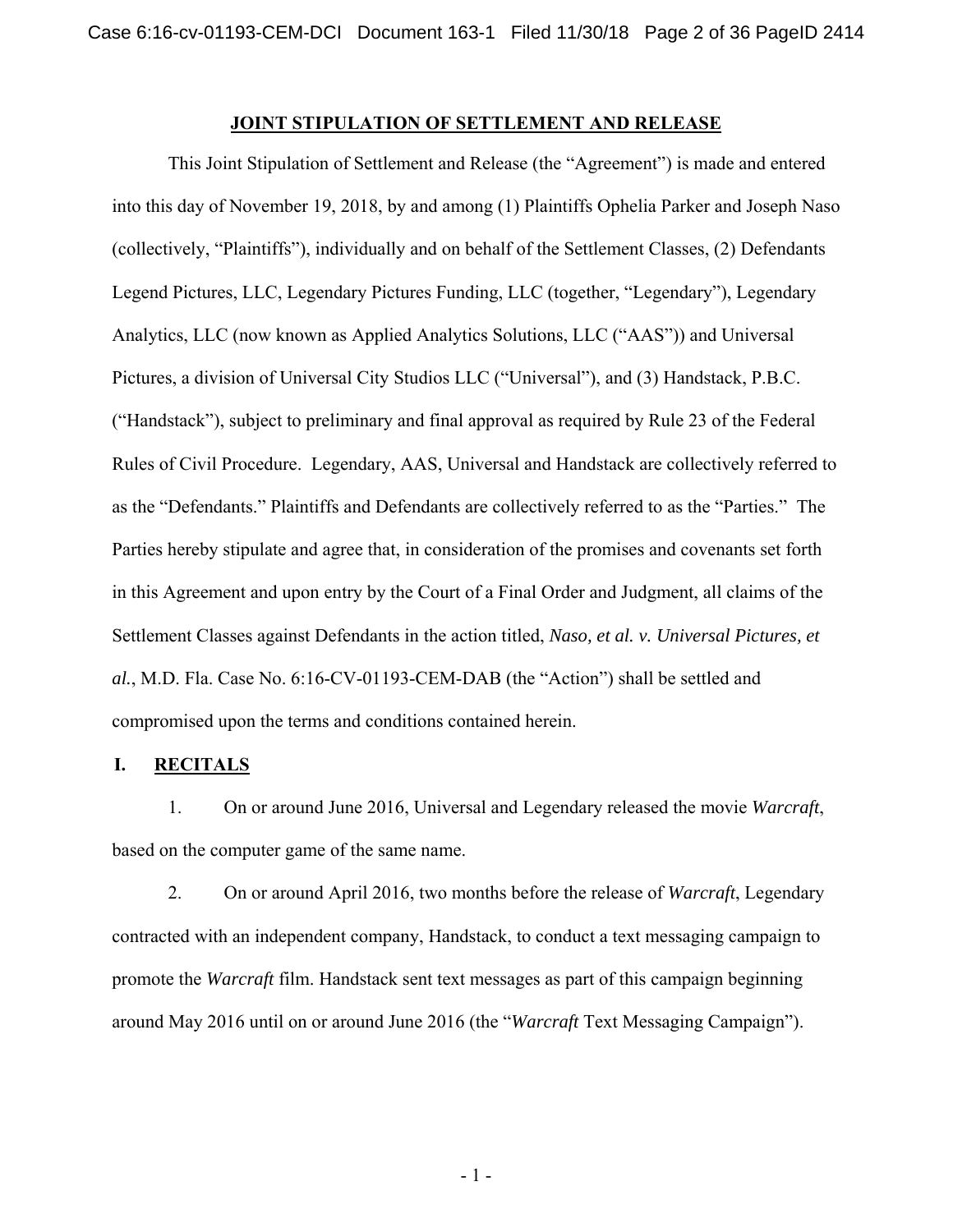3. On June 30, 2016, Plaintiffs brought suit against Defendants in the United States District Court for the Middle District of Florida alleging violations of the Telephone Consumer Protection Act ("TCPA"), 47 U.S.C. § 227, and seeking, *inter alia*, monetary damages.

4. Plaintiffs allege that they each received more than one text message as part of the *Warcraft* Text Campaign. Defendants deny the allegations alleged by Plaintiffs in the Action and further deny any and all liability to Plaintiffs or the putative class.

5. In an effort to resolve this dispute, Legendary, AAS, Universal, and Plaintiffs participated in three full-day mediation sessions: one with Jay Cohen on April 26, 2018, and two with Rodney Max on October 16, 2018, and October 28, 2018. During the third and final mediation, Legendary, AAS, Universal, and Plaintiffs agreed to the principal terms of a resolution of the Action. Subsequently, Handstack and Plaintiffs also agreed to the principal terms of a resolution of the Action. The Parties now agree to settle the Action in its entirety without any admission of liability, with respect to all Released Claims, as defined below. The Parties intend this Agreement to bind Plaintiffs, Defendants, and all members of the Settlement Classes who do not timely request to be excluded from the Settlement.

6. Defendants continue to dispute their respective liability for the claims alleged in the Action, and maintain that they complied, at all times, with applicable laws and regulations. Defendants do not by this Agreement or otherwise admit any liability or wrongdoing of any kind. Defendants have agreed to enter into this Agreement to avoid the further expense, inconvenience, and distraction of burdensome and protracted litigation, and to be completely free of any further claims that were asserted or could have been asserted in the Action.

7. Class Counsel believes that the claims asserted in the Action have merit, and they have examined and considered the benefits to be obtained under the proposed Settlement set

- 2 -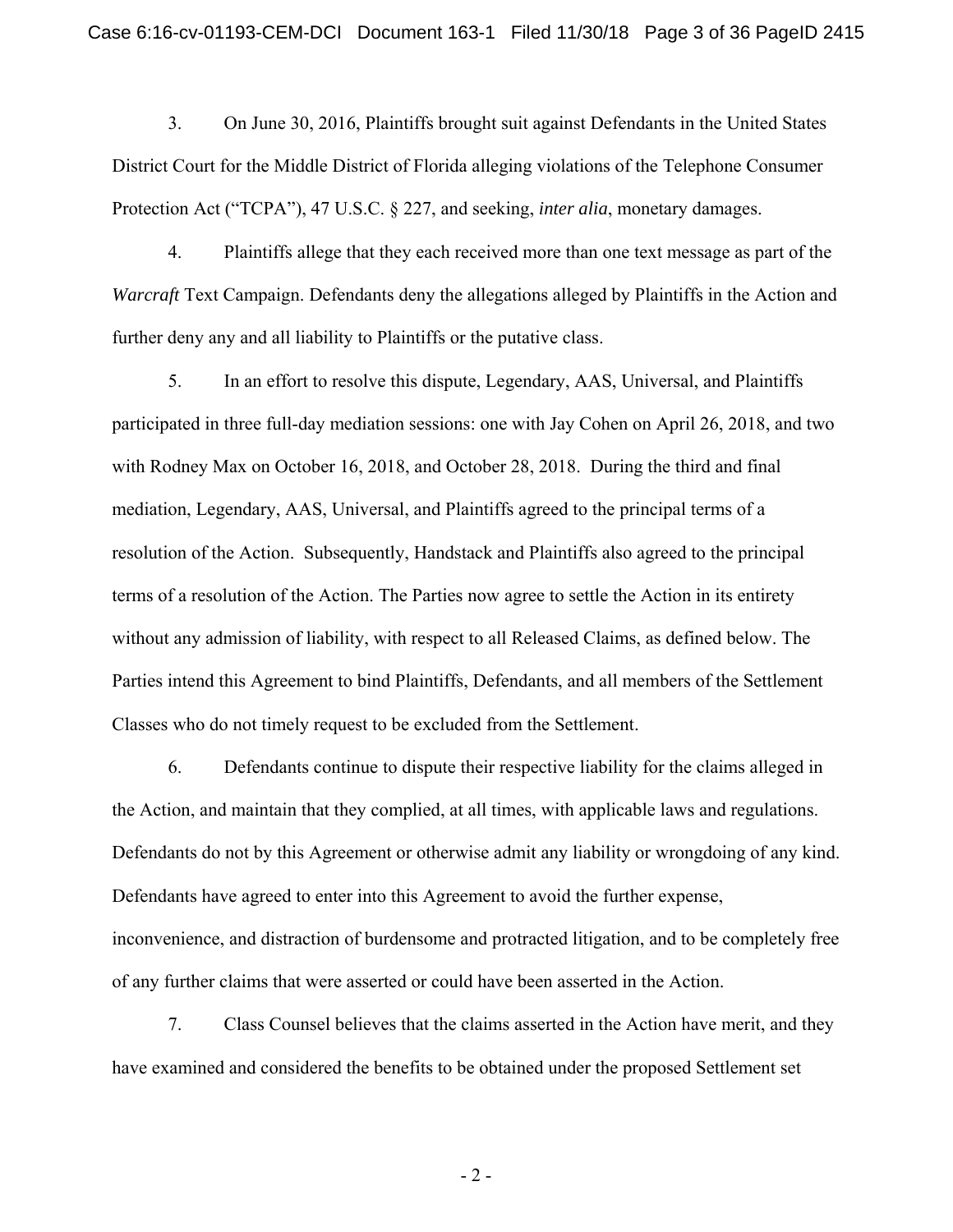forth in this Agreement, the risks associated with the continued prosecution of this complex, costly and time-consuming litigation, and the likelihood of success on the merits of the Action. Class Counsel fully investigated the facts and law relevant to the merits of the Action.

8. Class Counsel concluded that the proposed Settlement set forth in this Agreement is fair, adequate, reasonable, and in the best interests of the Settlement Classes. Class Counsel have considered that, if the claims asserted are not settled now by voluntary agreement among the parties, future proceedings (including appeals) would be protracted and expensive, would involve highly complex legal and factual issues relating to class certification, liability, and damages, and would involve substantial uncertainties, delays, and other risks inherent in litigation. In light of these factors, Class Counsel have concluded that it is desirable and in the best interests of Plaintiffs and the members of the putative class to settle the claims asserted in the lawsuits at this time on the terms set forth herein, and that the settlement terms confer exceptional benefits upon Settlement Class Members.

**NOW, THEREFORE**, in light of the foregoing, for good and valuable consideration, the receipt of which is hereby mutually acknowledged, the Parties agree, subject to approval by the Court, as follows.

## **II. DEFINITIONS**

9. "Action" means *Naso, et al. v. Universal Pictures, et al.*, M.D. Fla. Case No. 6:16-CV-01193-CEM-DAB.

10. "Cell phone Number List" means the list of unique cell phone numbers that were sent a text message as part of the *Warcraft* Text Messaging Campaign.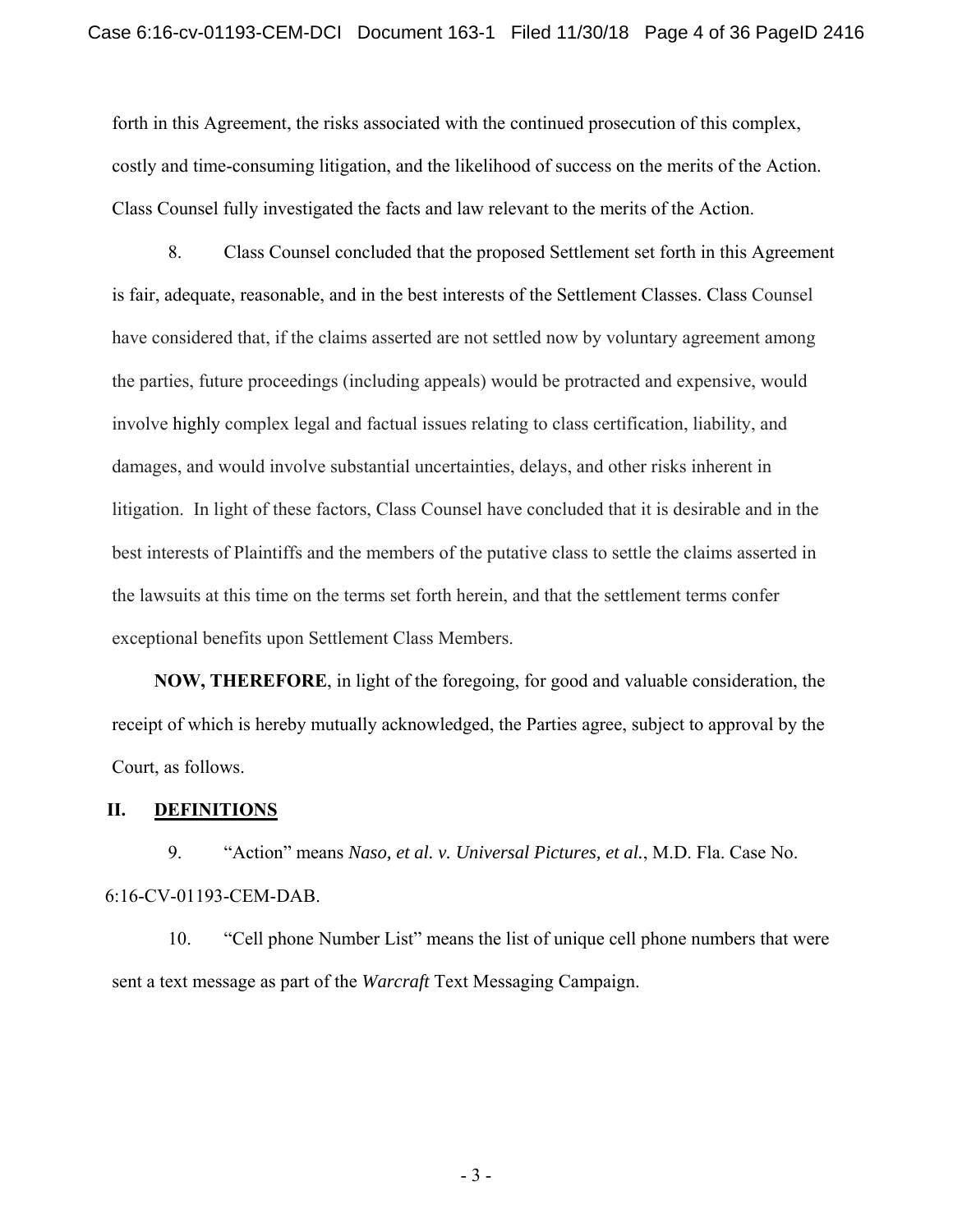11. "Claim" or "Claim Form" means a written or electronic submission made to the

Settlement Administrator by a Settlement Class Member for the purpose of participating as a

Settlement Class Claimant in this Action.

12. "Claimant" means a Settlement Class Member who timely submits a Claim Form in accordance with the terms of the Agreement.

13. "Class Counsel" means:

Edmund A. Normand Alex R. Couch NORMAND PLLC 3165 McCrory Place, Suite 175 Orlando, FL 32803 Tel: 407.603.6031

William C. Gray GRAY LLC 17 N. State Street Suite 1600 Chicago, IL 60602 Tel: 312.278.7900

14. "Claims Deadline" means the last day that Settlement Class Members may submit a Claim Form to the Settlement Administrator. The Claims Deadline shall be 90 days after Preliminary Approval is granted.

15. "Class Period" means the period from May 1, 2016, through the date of class certification.

16. "Contact Information Records" means the list of cell phone numbers along with names, email addresses, and physical addresses associated with the cell phone numbers that were sent a text message as part of the *Warcraft* Text Messaging Campaign (i.e., the Cell phone Number List). The cell phone numbers included on the Cell phone Number List are a subset of the cell phone numbers included in the Contact Information Records.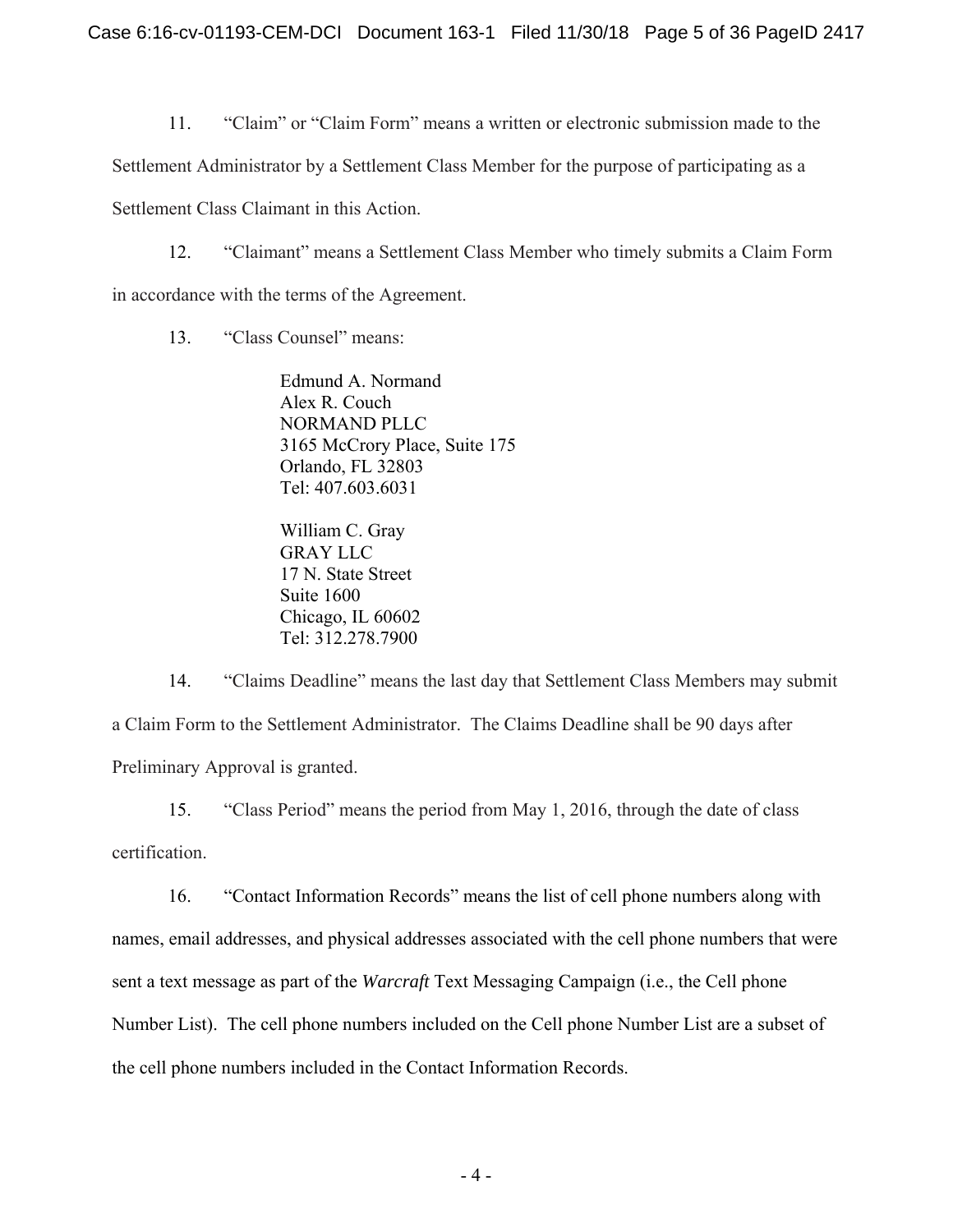17. "Court" means the United States District Court for the Middle District of Florida, Orlando Division.

18. "Defense Counsel" means Legendary, AAS and Universal Counsel and Handstack Counsel, together.

19. "Effective Date" means the fifth business day after the last of the following events have occurred:

a. The Court has entered without material change the Final Approval Order; and

b. The time for seeking rehearing or appellate or other review has expired, and no appeal or petition for rehearing or review has been timely filed; or the Settlement is affirmed on appeal or review without material change, no other appeal or petition for rehearing or review is pending, and the time period during which further petition for hearing, review, appeal, or *certiorari* could be taken has finally expired and relief from a failure to file same is not available.

20. "Final Approval" means the date that the Court enters an order and judgment granting final approval of the Settlement and determines the amount of fees, costs, and expenses awarded to Class Counsel and the amount of a service award to each Plaintiff.

21. "Final Approval Order" means the order and final judgment that the Court enters upon Final Approval. If the Court issues separate orders addressing the matters constituting Final Approval, then Final Approval Order includes all such orders.

22. "Handstack Counsel" means Smolder Bartlett Loeb Hinds & Thompson.

23. "Legendary, AAS, and Universal Defense Counsel" means the law firms of Irell & Manella LLP and Greenberg Traurig, LLP.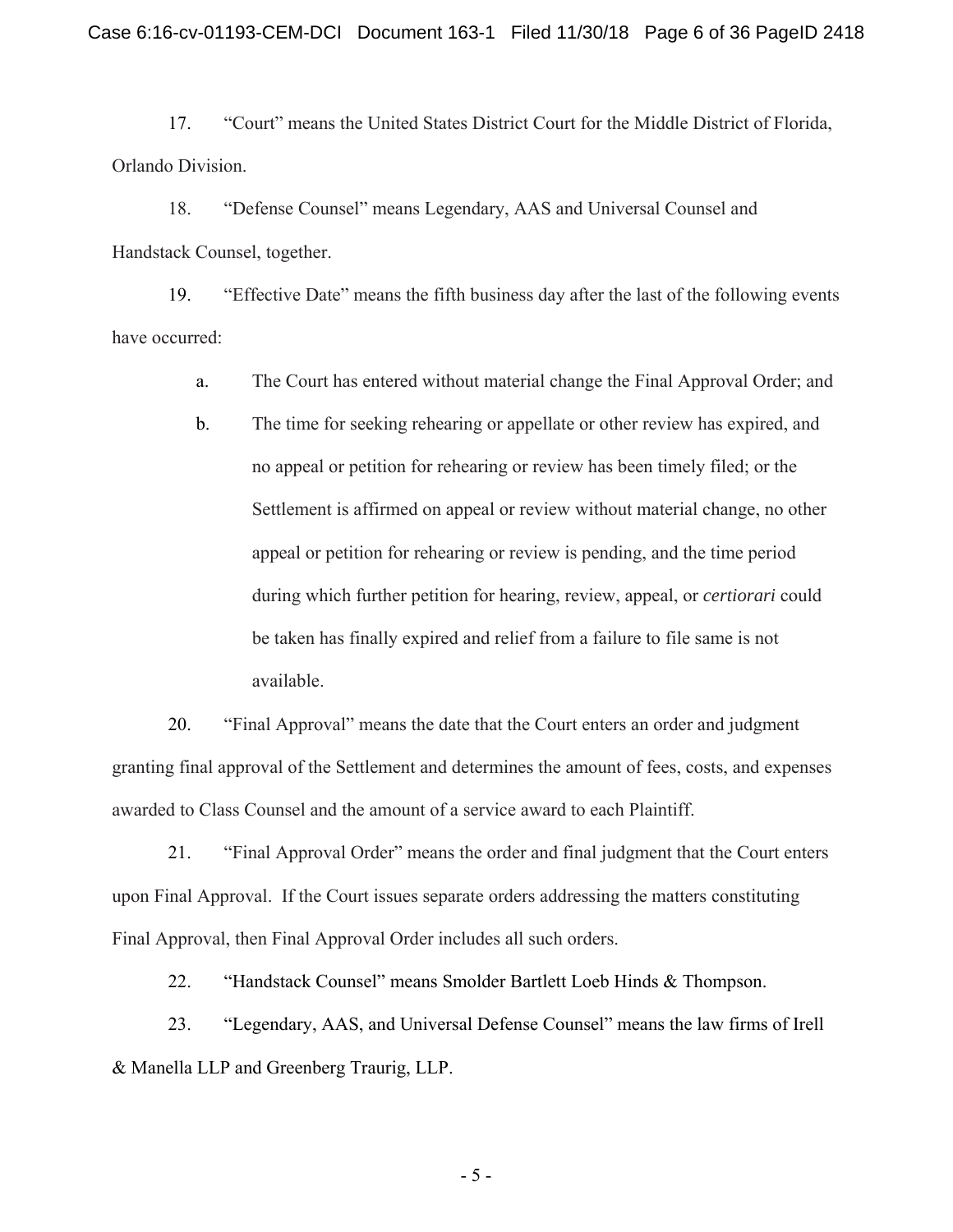24. "Notice" means the notices of proposed class action settlement that the Parties will ask the Court to approve in connection with the motion for preliminary approval of the Settlement. The forms of the proposed Short-form Notice, which will be sent to Settlement Class Members via email (and then via postcard for any email that is not deliverable), and Longform Notice, which will be posted on the Settlement Website, agreed upon by Class Counsel and Defendants, are attached as EXHIBITS 1-2.

25. "Notice Program" means the methods provided for in Paragraphs 53-55 of this Agreement for giving the Notice.

26. "Opt-Out Deadline" means the deadline by which Settlement Class Members can opt out of the Settlement and shall begin as of the date the Notice is emailed to Settlement Class Members and ends 35 days thereafter. The date of the Opt-Out Deadline will be specified in the Notice.

27. "Preliminary Approval" means the date that the Court enters, without material change, an order preliminarily approving the Settlement in the form jointly agreed upon by the Parties.

28. "Released Claims" means all claims to be released as specified in this Agreement. The "Releases" means all of the releases contained in this Agreement.

29. "Released Parties" means those persons released as specified in the Releases.

30. "Releasing Parties" means Plaintiffs and all Settlement Class Members who do not timely and properly opt-out of the Settlement, and each of their respective executors, representatives, heirs, predecessors, assigns, beneficiaries, successors, bankruptcy trustees, guardians, joint tenants, tenants in common, tenants by the entireties, agents, attorneys, representatives and all those who claim through them or on their behalf.

- 6 -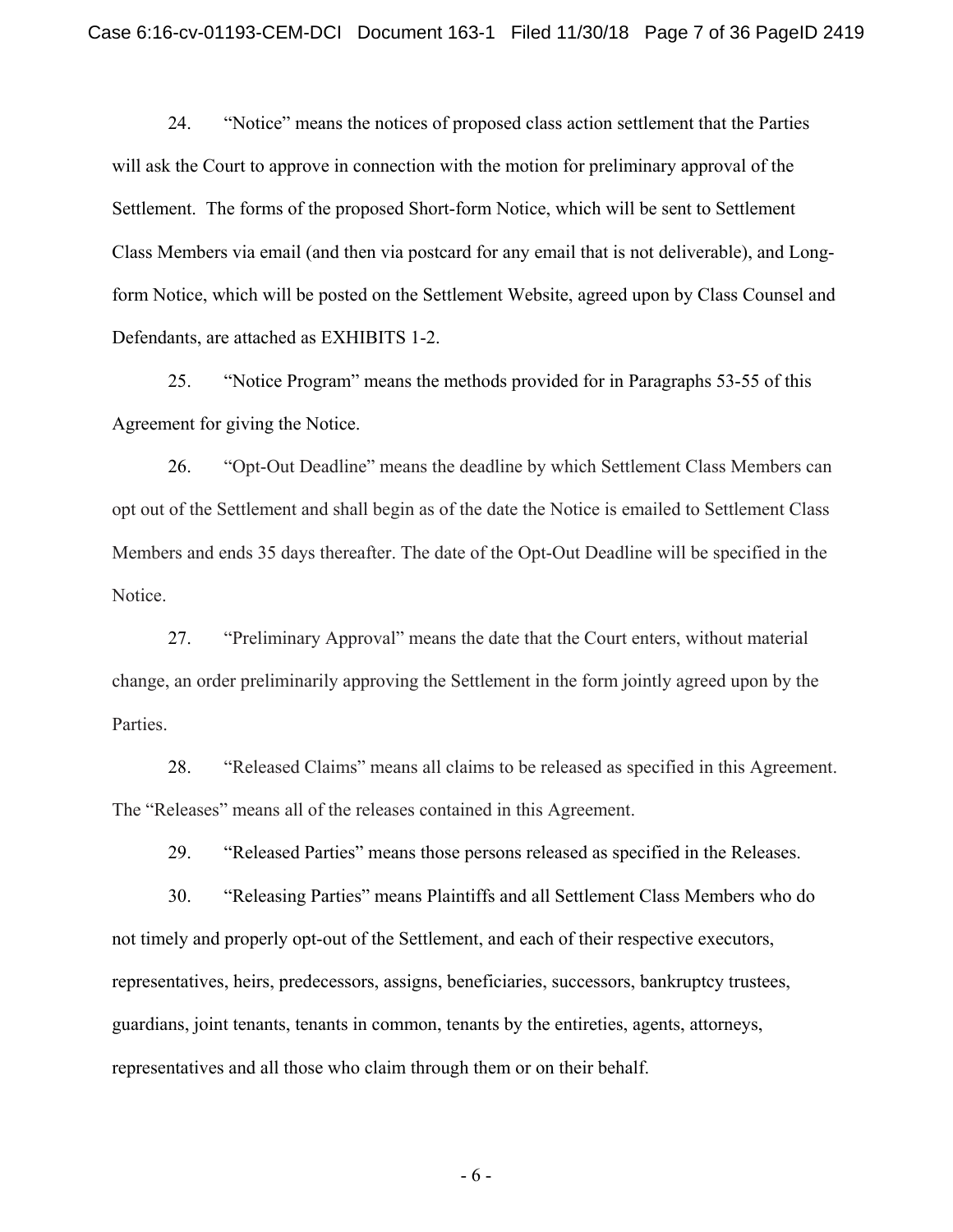31. "Settlement" means the settlement into which the Parties have entered to resolve the Action.

32. "Settlement Administrator" is JND Legal Administration. The Parties may, by agreement, substitute a different organization as Settlement Administrator, subject to approval by the Court if the Court has previously approved the Settlement preliminarily or finally. In the absence of agreement, either party may move the Court to substitute a different organization as Settlement Administrator upon a showing that the responsibilities of Settlement Administrator have not been adequately executed by the incumbent.

33. "Settlement Classes" is defined in paragraph 36 hereof.

34. "Settlement Class Member" means any person included in any of the Settlement Classes who does not opt-out of the Settlement.

35. The "*Warcraft* Text Messaging Campaign" means the text messaging campaign conducted by Handstack in relation to the *Warcraft* film between or around May 2016 through June 2016.

# **III. CERTIFICATION OF THE SETTLEMENT CLASSES**

36. For settlement purposes only, the Parties agree to ask the Court to certify the following "Settlement Classes" under Rules 23(b)(3) and (e) of the Federal Rules of Civil Procedure:

- a. The "ATDS Class" consists of all persons or entities within the United States who received one or more text messages as part of the *Warcraft* Text Messaging Campaign. The Parties estimate there are up to 466,779 members of the ATDS Class.
- b. The "Internal-Do-Not-Call Class" consists of all persons within the United States who received more than one text message to a residential line as part of the *Warcraft* Text Messaging Campaign, one of which was received after the class member submitted a request to not receive additional texts. The Parties estimate that there are up to 1,897 members of the Internal-Do-Not-Call Class.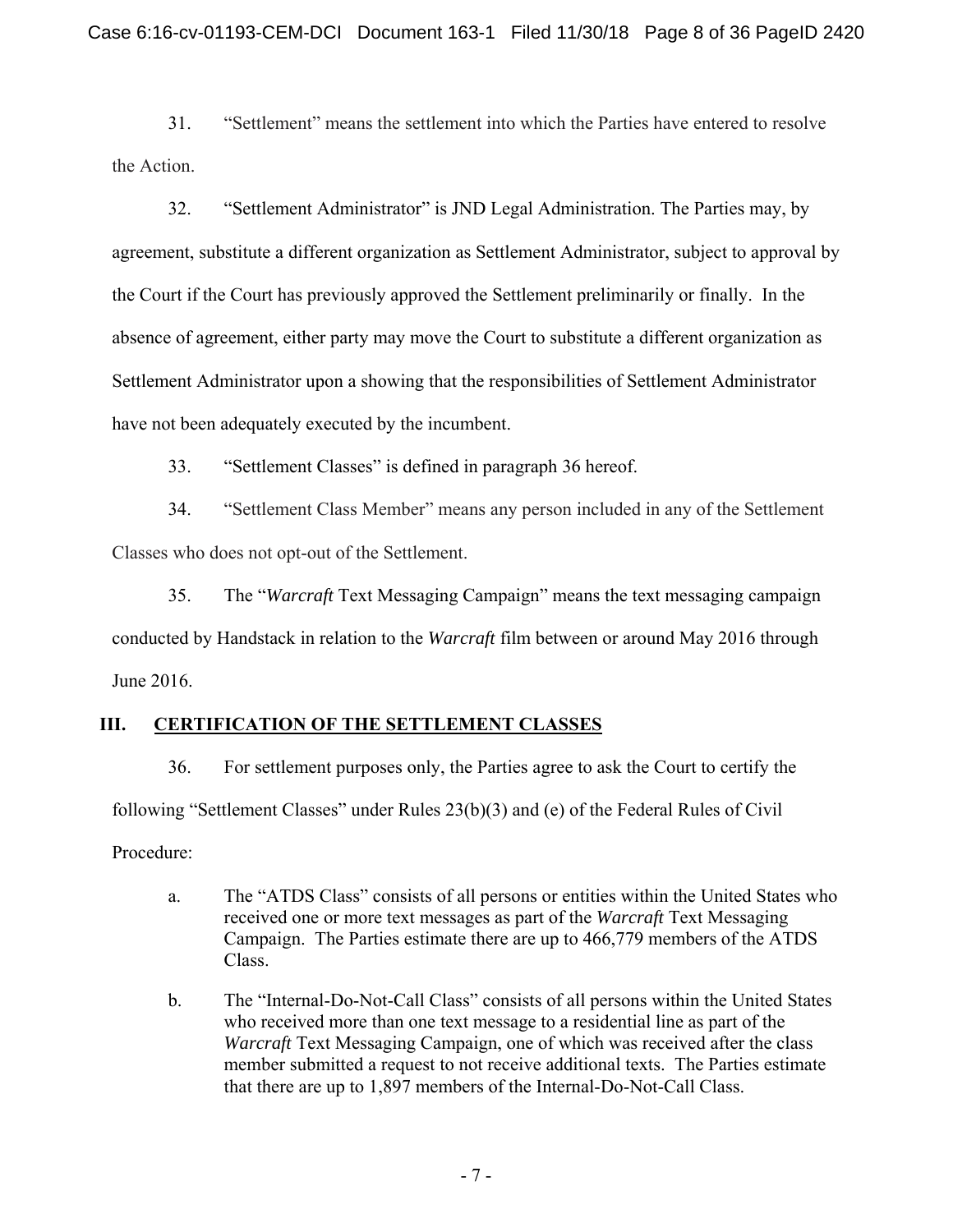- c. The "National Do-Not-Call Class" class consists of all persons within the United States who received more than one text message to a residential line as part of the *Warcraft* Text Messaging Campaign (a) in a 12-month period; and (b) more than 30 days after the placement of their number on the National Do-Not-Call Registry. The Parties estimate there are up to 51,407 members of the National-Do-Not-Call Class.
- d. The "Out of Time Class" class will consist of all persons within the United States who received more than one text message to a residential line as part of the *Warcraft* Text Messaging Campaign, at least one of which was before 8 A.M. or after 9 P.M. local time at the texted person's location. The Parties estimate there are up to 4,461 members of the Out of Time Class.
- 37. Excluded from the Settlement Classes are (1) the trial judge presiding over this

case; (2) Defendants, as well as any parent, subsidiary, affiliate or control person of Defendants, and the officers, directors, agents, servants or employees of Defendants; (3) any of the Released Parties; (4) the immediate family of any such person(s); (5) any Settlement Class Member who has timely opted out of the Settlement; and (6) Class Counsel, their employees, and their immediate family.

# **IV. PRELIMINARY SETTLEMENT APPROVAL**

38. Upon execution of this Agreement by all Parties, Class Counsel shall promptly move the Court for an Order granting Preliminary Approval of this Settlement ("Preliminary Approval Order"). The proposed Preliminary Approval Order that will be attached to the motion shall be in a form agreed upon by Class Counsel and Defendants. The motion for Preliminary Approval shall request that the Court: (1) approve the terms of the Settlement as within the range of fair, adequate and reasonable; (2) provisionally certify the Settlement Classes pursuant to Federal Rule of Civil Procedure 23(b)(2), (b)(3) and (e) for settlement purposes only; (3) appoint the Plaintiffs as class representatives and Normand PLLC and Gray LLC as Class Counsel; (4) approve the Notice Program set forth herein and the form and content of the Notices; (5) approve the Claims process; (6) approve the procedures for Settlement Class Members to exclude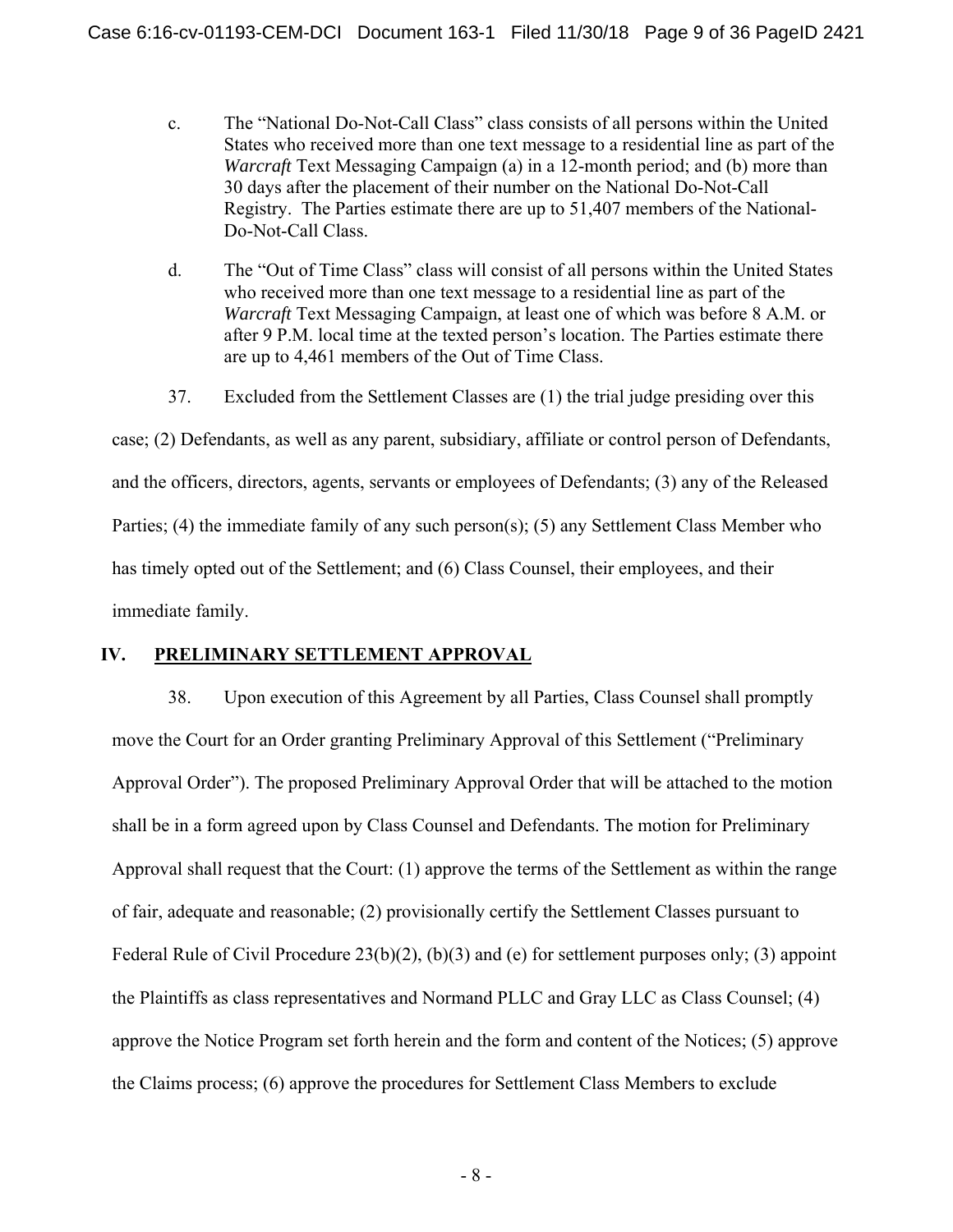themselves from the Settlement Classes or to object to the Settlement; (7) stay the Action pending Final Approval of the Settlement; and (8) schedule a Final Approval hearing for a time and date mutually convenient for the Court, Class Counsel and counsel for Defendants, at which the Court will (i) conduct an inquiry into the fairness of the Settlement, (ii) determine whether it was made in good faith, and (iii) determine whether to approve the Settlement and Class Counsel's application for attorneys' fees, costs and expenses and a Service Award to each Plaintiff ("Final Approval Hearing").

## **V. SETTLEMENT CONSIDERATION**

## A. Settlement Award

39. In exchange for the mutual promises and covenants in this Agreement, including, without limitation, the Releases and the dismissal of the Action upon Final Approval, Legendary, and no other defendants, agrees to make a total of up to \$19,225,515.00 (the "Total Settlement Amount") available for settlement of valid claims, settlement administration costs, attorneys' fees, a service award to each Plaintiff, and costs and expenses of the litigation. In no event shall Legendary, on behalf of itself and all other Defendants, be obligated to pay more than the Total Settlement Amount as part of the Settlement.

40. Each Settlement Class Member who timely submits a valid claim in accordance with the Claims process described in Paragraphs 58-63 below, and who does not opt-out of the Settlement, will be entitled to receive a "Settlement Award" for each Settlement Class of which he or she is a member. The Settlement Award for members of the ATDS Class will be \$35. The Settlement Award for members of the Internal-Do-Not-Call, National Do-Not-Call, and Out of Time classes will be \$50 for each of the classes. Payment of Settlement Awards will be made based on the criteria set forth in, and subject to the terms of, Paragraph 64. There is a limit of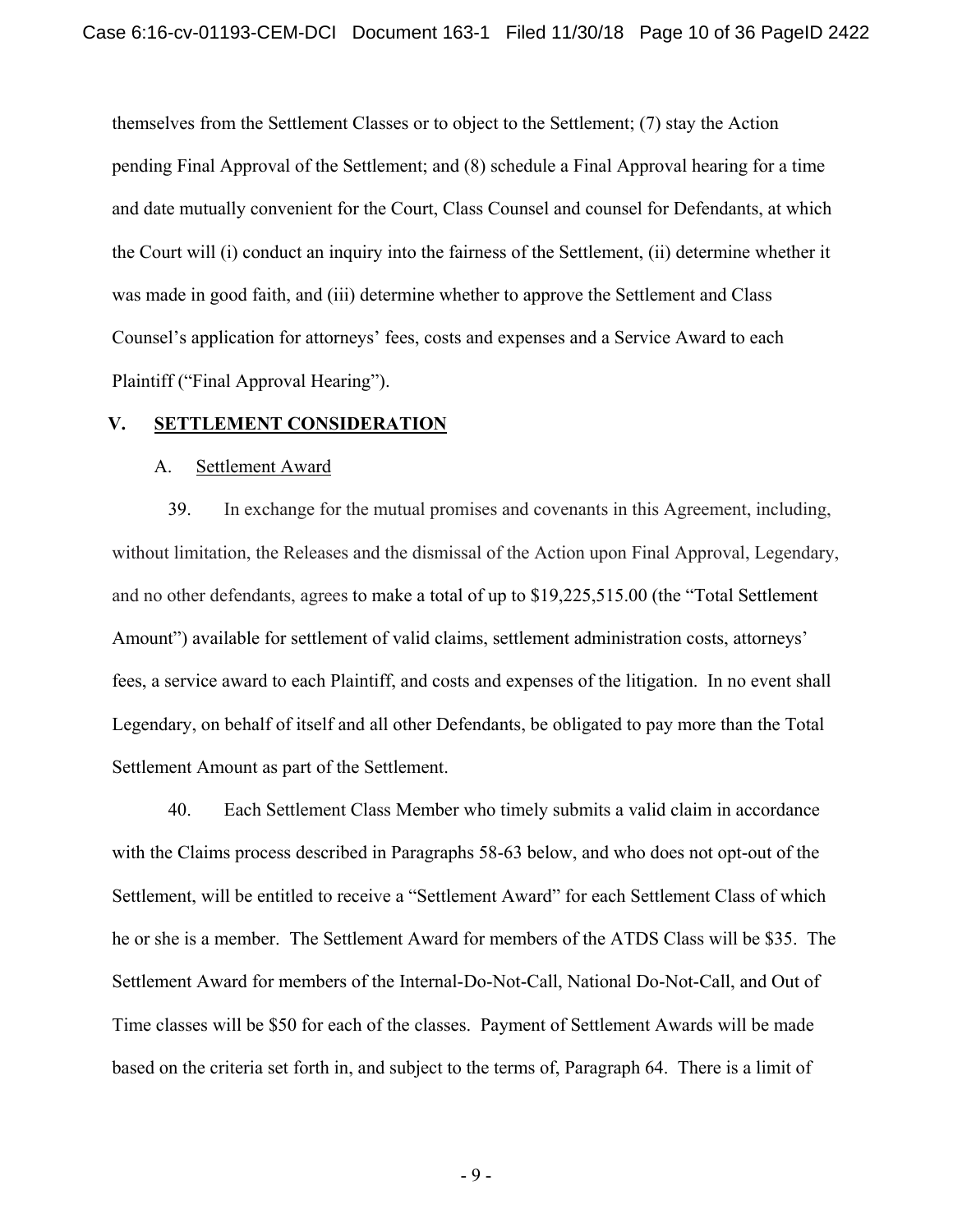one claim per Settlement Class.

# B. Injunctive Relief

41. In consideration for the Release contained in this Agreement, and without admitting liability for any of the alleged acts or omissions, and in the interest of minimizing the costs inherent in any litigation, within seven (7) calendar days after execution of this Agreement, Handstack will implement the following changes in connection with their actions and thus agree to the following stipulated injunctive relief:

- a. Handstack, for itself or for any client, will not use the Cell phone Number List or any part of it to send or direct any text message and will not provide the Cell phone Number List to any other person or entity;
- b. Should Handstack, on behalf of itself or for any client, carry out any telemarketing using its web-based platform for sending to groups and receiving return text messages (the "Handstack Platform") as used for the *Warcraft* Text Message Campaign, to a cellular telephone service, Handstack shall be subject to the following terms:
	- 1. Handstack shall maintain and create a database of individuals who have provided prior consent as required by the TCPA or the rules and regulations promulgated thereunder, to receive such calls/texts, including the date and manner in which such consent was obtained;
	- 2. Handstack shall implement reasonable procedures to ensure that no phone number on the National Do Not Call Registry is called/texted absent prior express consent from the person assigned the number; and
	- 3. Handstack shall develop and implement a written TCPA compliance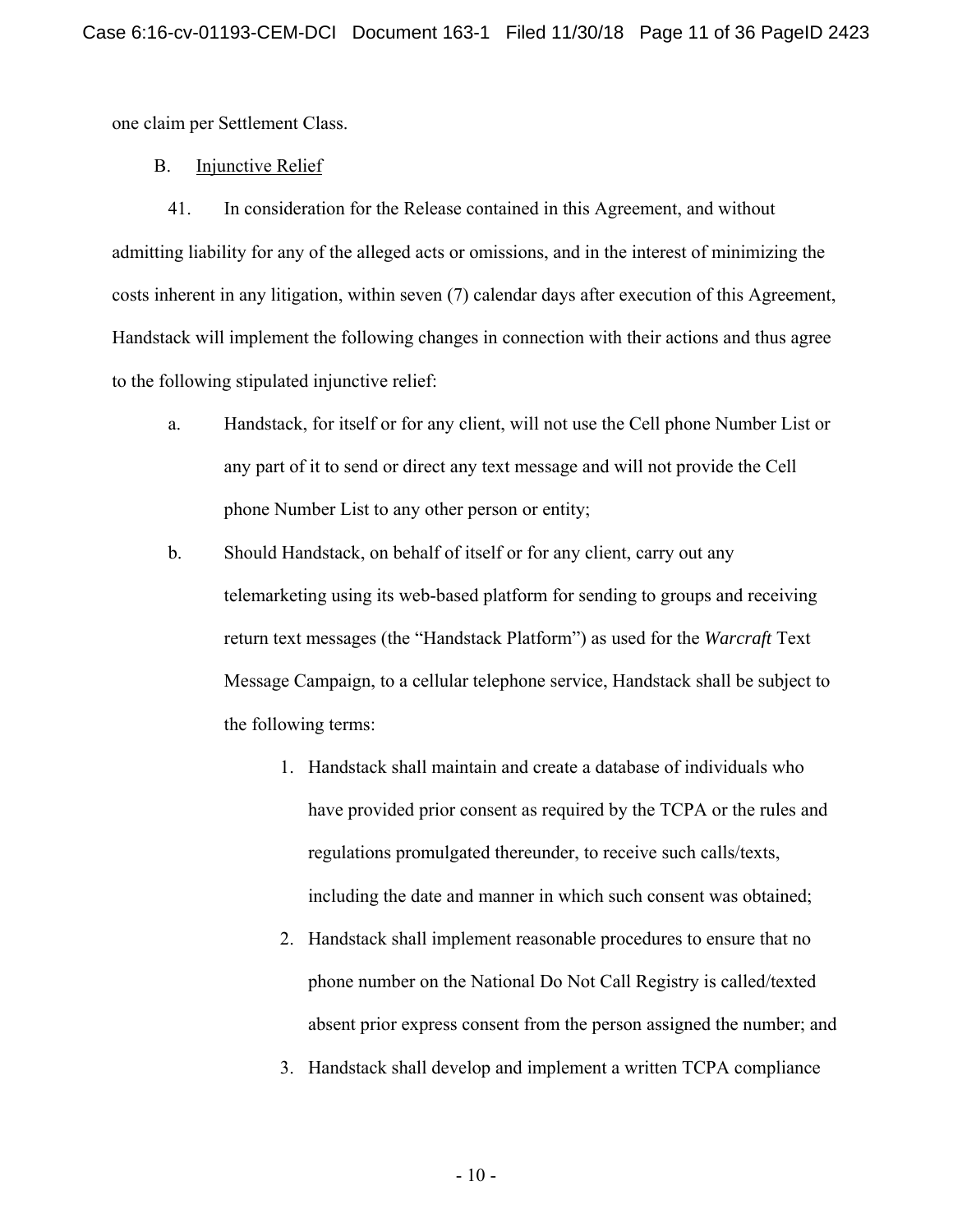policy, which includes maintaining an internal opt-out list for any future telemarketing campaigns.

Unless such call/text is made to collect a debt owed to or guaranteed by the United States, made for emergency purposes, made with prior express consent of the called party, or otherwise made in compliance with the TCPA, the rules and regulations promulgated thereunder, and/or applicable case law, or made as an individual acting in the course of a business in which Handstack has no control over or authority to determine TCPA compliance or Handstack does not initiate the sending of text messages.

42. In consideration for the Release contained in this Agreement, and without admitting liability for any of the alleged acts or omissions, and in the interest of minimizing the costs inherent in any litigation, within seven (7) calendar days after execution of this Agreement, Legendary, AAS, and Universal will implement the following changes in connection with their actions and thus agree to the following stipulated injunctive relief:

- a. Legendary, AAS, and Universal will neither send nor direct any other person or entity to send any text messages to market, promote, publicize, or advertise the *Warcraft* film;
- b. Legendary will not employ the services of Handstack P.B.C. to send text messages to market, promote, publicize, or advertise any of Defendants' products or services.

43. Before any person or entity may initiate any court proceeding alleging that Legendary, AAS or Universal have breached the injunctive relief set forth above, that person or entity must serve written notice on Legendary, AAS or Universal along with their Defense Counsel stating with specificity the basis for this allegation. Legendary, AAS or Universal will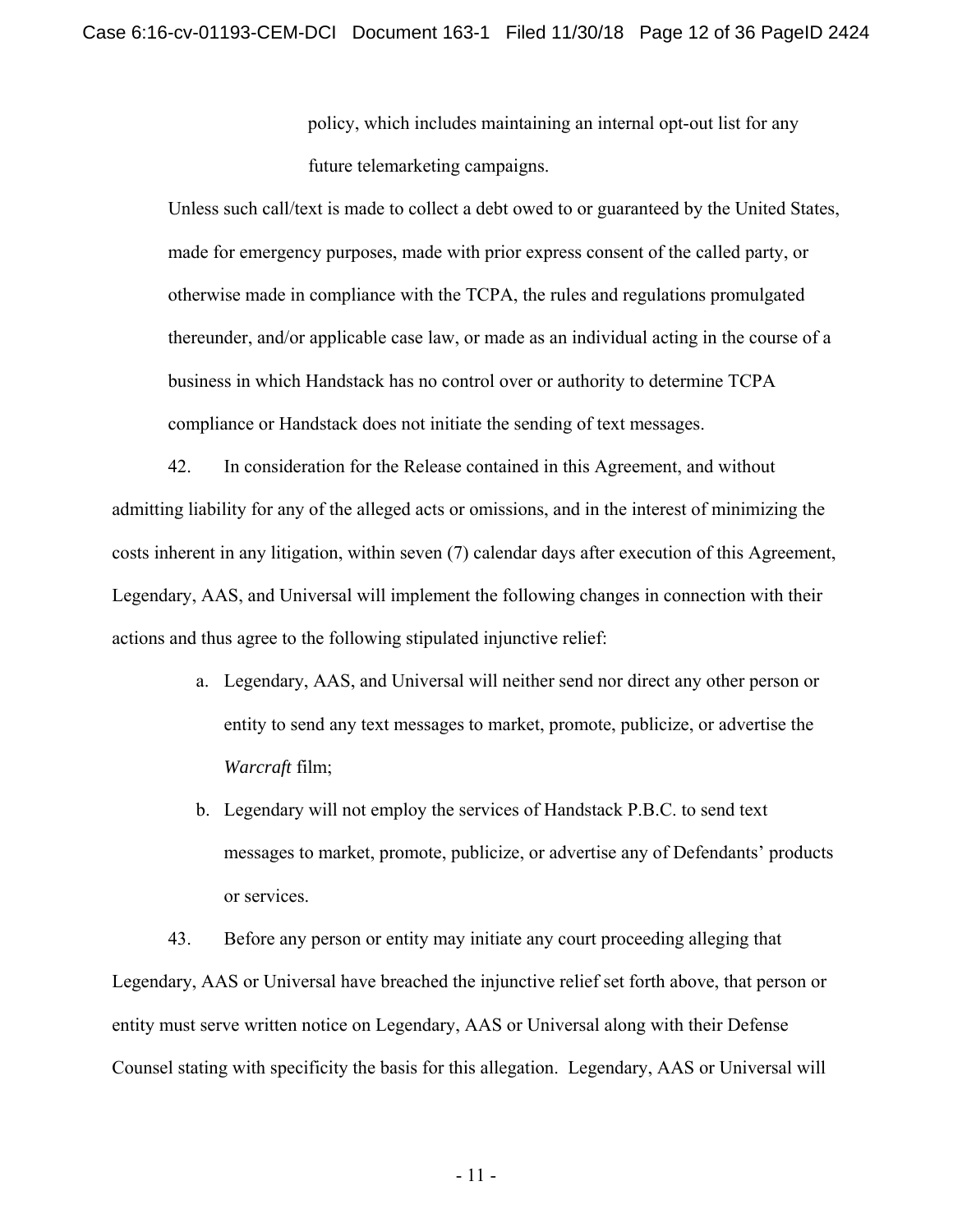then have thirty (30) calendar days from receipt of notice to cure any alleged breach. No person

or entity may initiate any court proceeding alleging that Legendary, AAS or Universal have

breached the injunctive relief set forth above until this thirty (30) calendar day period has

expired.

44. The notice described in the preceding paragraph must be sent the following as

applicable:

# **LEGENDARY**

Dan Feinberg Senior Vice President, Corporate Counsel Legendary Entertainment 2900 W Alameda Ave Fl 15, Burbank, CA 91505

# **UNIVERSAL**

Tania Hoff NBCUniversal Senior Vice President, Litigation 100 Universal City Plaza Bldg. 1280, Suite 9 Universal City, CA 91608

# **AAS**

David C. Vigilante Applied Analytics Solutions, LLC Senior Vice President – Legal One CNN Center, 9S Atlanta, GA 30303

# **DEFENSE COUNSEL**

Steven A. Marenberg IRELL & MANELLA, LLP 1800 Avenue of the Stars, Suite 900 Los Angeles, CA 90067

Robert J. Herrington, Esq. GREENBERG TRAURIG LLP 1840 Century Park E., Suite 1900 Los Angeles, CA 90067

Gregory W. Herbert, Esq.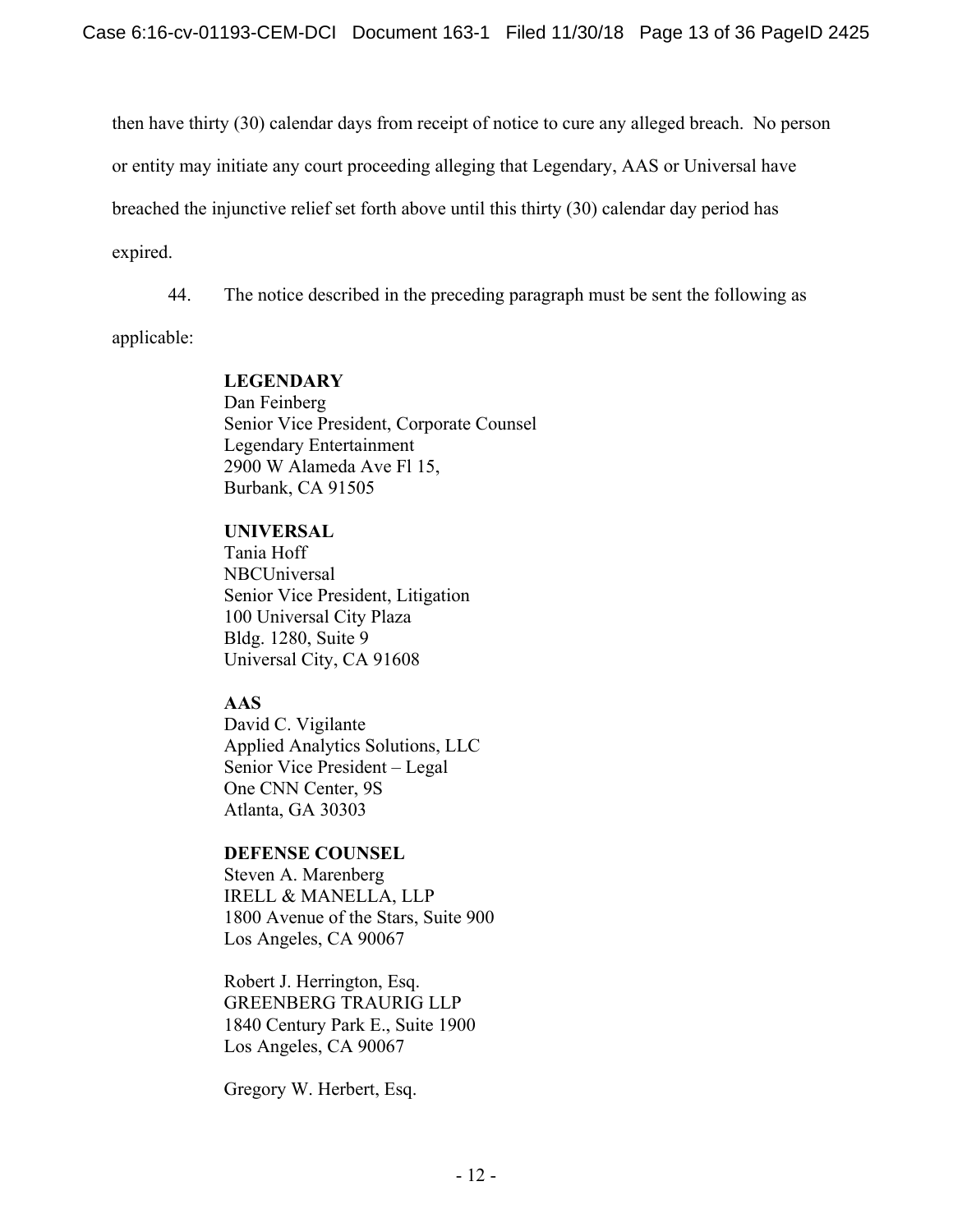GREENBERG TRAURIG LLP 450 South Orange Ave., Suite 650 Orlando, FL 32801

45. Before any person or entity may initiate any court proceeding alleging that Handstack has breached the injunctive relief set forth above, that person or entity must serve written notice on Handstack Defense Counsel at the following address stating with specificity the basis for this allegation:

> Colin Thompson SMOLKER, BARTLETT, LOEB, HINDS & THOMPSON, P.A. 100 N. Tampa Street, Suite 2050 Tampa, Florida 33602

Handstack will then have thirty (30) calendar days from receipt of notice to cure any alleged breach. No person or entity may initiate any court proceeding alleging that Handstack has breached the injunctive relief set forth above until this thirty (30) calendar day period has expired.

# **VI. SETTLEMENT ADMINISTRATOR**

46. The Settlement Administrator shall administer various aspects of the Settlement as described herein and perform such other functions as are specified elsewhere in this Agreement, including, but not limited to:

- a. obtaining from Class Counsel and Defendants cellular telephone information, and to the extent it is available, name, email, and address information, for Settlement Class Members;
- b. determine associated email and physical addresses that might exist for any Settlement Class Members using the Contact Information Records and Cell phone Number List and verifying and updating the addresses received through the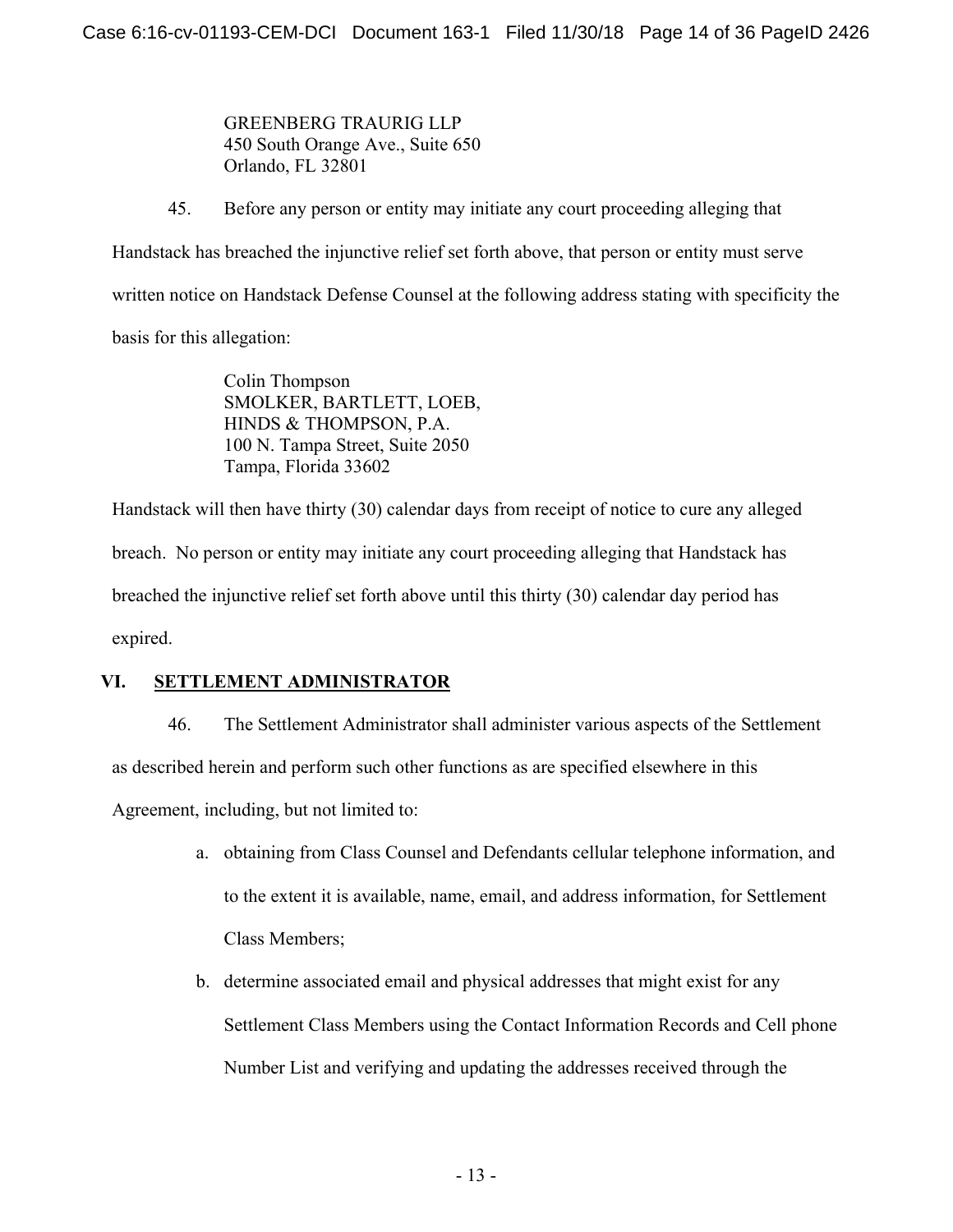National Change of Address database;

- c. providing Notice by email (to the extent reasonably ascertainable);
- d. providing Notice by postcard (to the extent emails are not available);
- e. providing Long Form Notice;
- f. providing Defense Counsel and Class Counsel with the Class Member ID and associated number on the Cell Phone List for each Settlement Class Member within one (1) day of when it begins to provide Notice;
- g. establishing and maintaining the Settlement Website;
- h. establishing and maintaining a post office box for requests for exclusion from the Settlement Classes;
- i. receiving, evaluating, and processing Claim Forms;
- j. advising Settlement Class Members if their Claim Forms are deficient;
- k. providing weekly reports about the Notice Plan and number and identity of optouts (if any) to Class Counsel and Defendants' counsel;
- l. establishing and maintaining an automated toll-free telephone line for Settlement Class Members to call with Settlement-related inquiries;
- m. responding to any Settlement Class Member inquiries;
- n. processing all requests for exclusion from the Settlement Classes;
- o. in advance of the Final Approval Hearing, preparing an affidavit to submit to the Court that identifies each Settlement Class Member who timely and properly requested exclusion from the Settlement Classes;
- p. distributing Settlement Awards, Service Awards and Attorneys' Fees.
- q. Providing required notification to appropriate State and Federal officials to the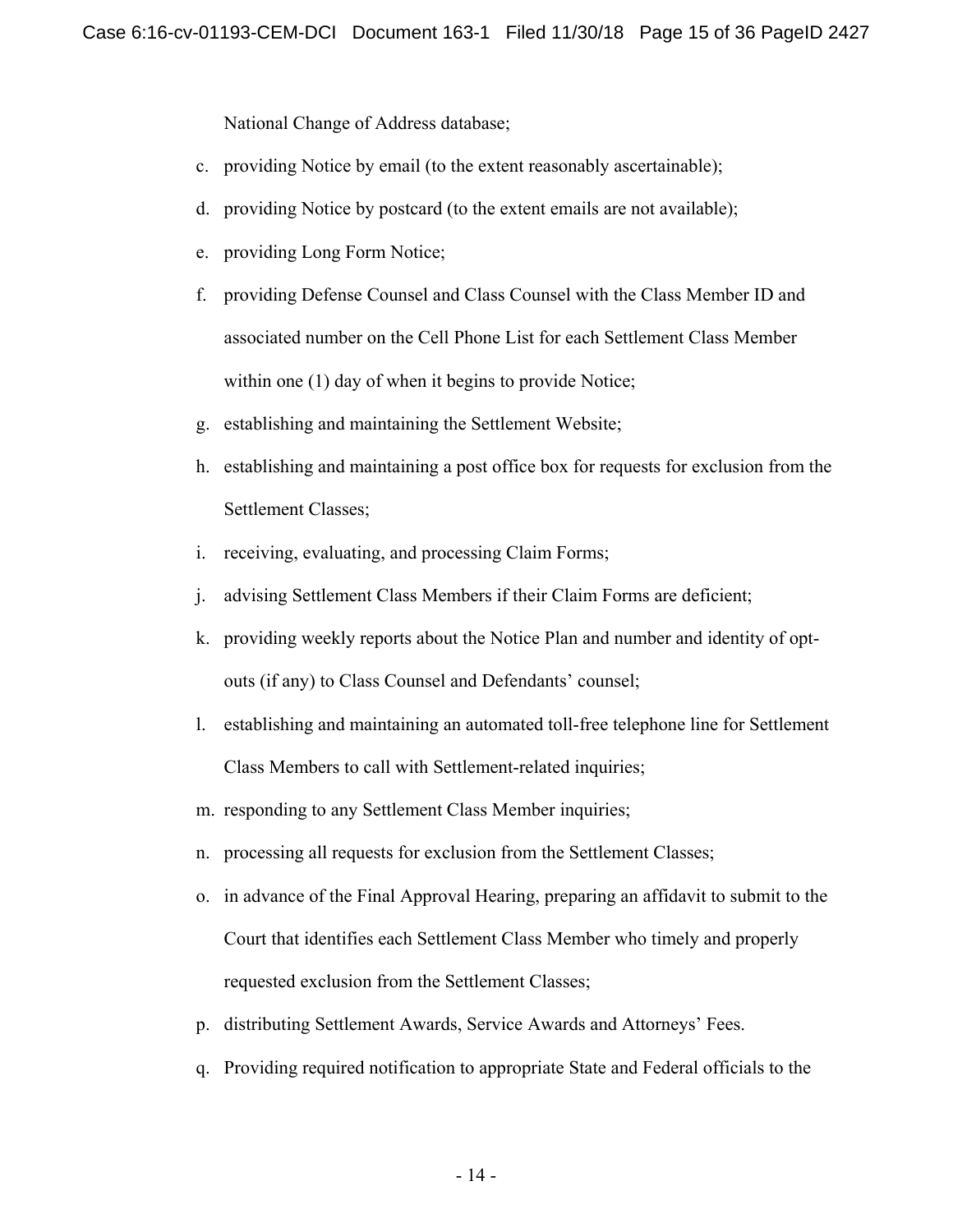extent required by 28 U.S.C. § 1715.

47. The costs incurred by the Settlement Administrator in the administration of the Settlement (the "Administrative Costs") will be paid by Legendary. Legendary shall negotiate with the Settlement Administrator the timing and amount of payment. Administrative Costs of up to \$750,000 shall be paid out of the Total Settlement Amount.

## **VII. NOTICE TO THE SETTLEMENT CLASSES**

### A. Contents of Notice

48. Upon Preliminary Approval of the Settlement, at the direction of Class Counsel and Defendants, the Settlement Administrator shall implement the Notice Program provided herein, using the forms of Notice approved by the Court in the Preliminary Approval Order. The Notice shall include, among other information: a description of the material terms of the Settlement, including instructions on how to file a Claim Form; a date by which Settlement Class Members may exclude themselves from or "opt-out" of the Settlement Classes; a date by which Settlement Class Members may object to the Settlement; the date upon which the Final Approval Hearing is scheduled to occur; the address of the Settlement Website at which Settlement Class Members may access the Claim Form, this Agreement, and other related documents and information; and a unique numerical identifier for each Settlement Class Member. Class Counsel and Defendants shall insert the correct dates and deadlines in the Notice before the Notice Program commences, based upon those dates and deadlines set by the Court in the Preliminary Approval Order.

49. The Notice shall include a procedure for Settlement Class Members to opt-out of the Settlement Classes. A Settlement Class Member may opt-out of the Settlement Classes at any time prior to the Opt-Out Deadline. Any Settlement Class Member who does not timely and

- 15 -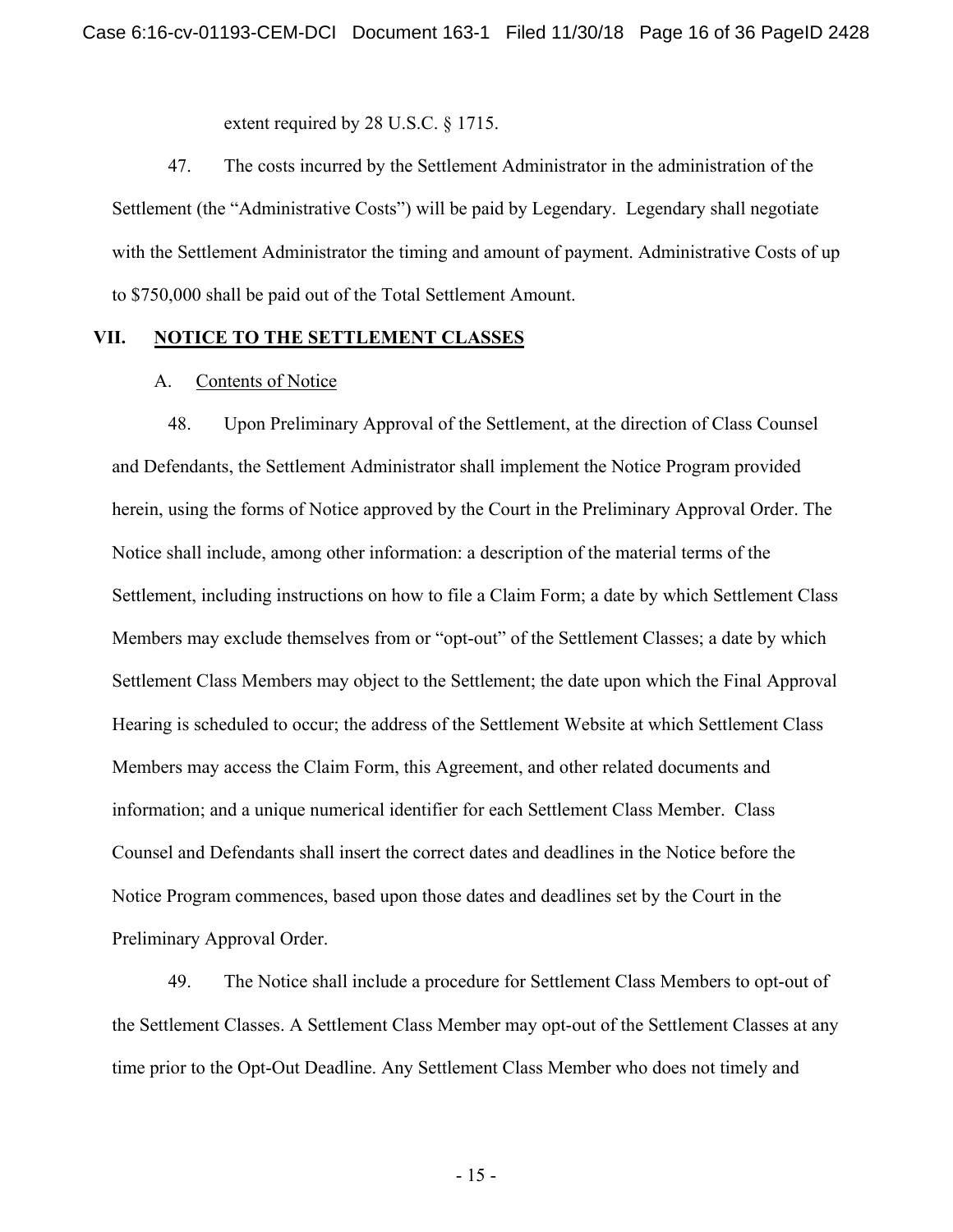validly request to opt-out shall be bound by the terms of this Agreement..

50. The Notice shall include a procedure for Settlement Class Members to object to the Settlement and/or to Class Counsel's application for attorneys' fees, costs and expenses and/or a Service Award to each Plaintiff. Objections to the Settlement, to the application for fees, costs, expenses and/or for the Service Awards must be mailed to the Clerk of the Court, Class Counsel, and Defendants. For an objection to be considered by the Court, the objection must be submitted no later than the Opt-Out Deadline, as specified in the Notice. If submitted by mail, an objection shall be deemed to have been submitted when posted if received with a postmark date indicated on the envelope, mailed first-class postage prepaid and addressed in accordance with the instructions. If submitted by private courier (e.g., FedEx), an objection shall be deemed to have been submitted on the shipping date reflected on the shipping label.

51. The Parties will include in the motion for Preliminary Approval and draft order the following recommendations to the Court for the requirements for any objections to be valid and considered by the Court. Written objections must be verified by a declaration under the penalty of perjury or a sworn affidavit and must include:

- a. the name of the Action;
- b. the objector's full name, address and telephone number;
- c. an explanation of the basis upon which the objector claims to be a Settlement Class Member;
- d. all grounds for the objection, accompanied by any legal support for the objection known to the objector or his counsel;
- e. the number of times in which the objector has objected to a class action settlement within the five years preceding the date that the objector files the objection, the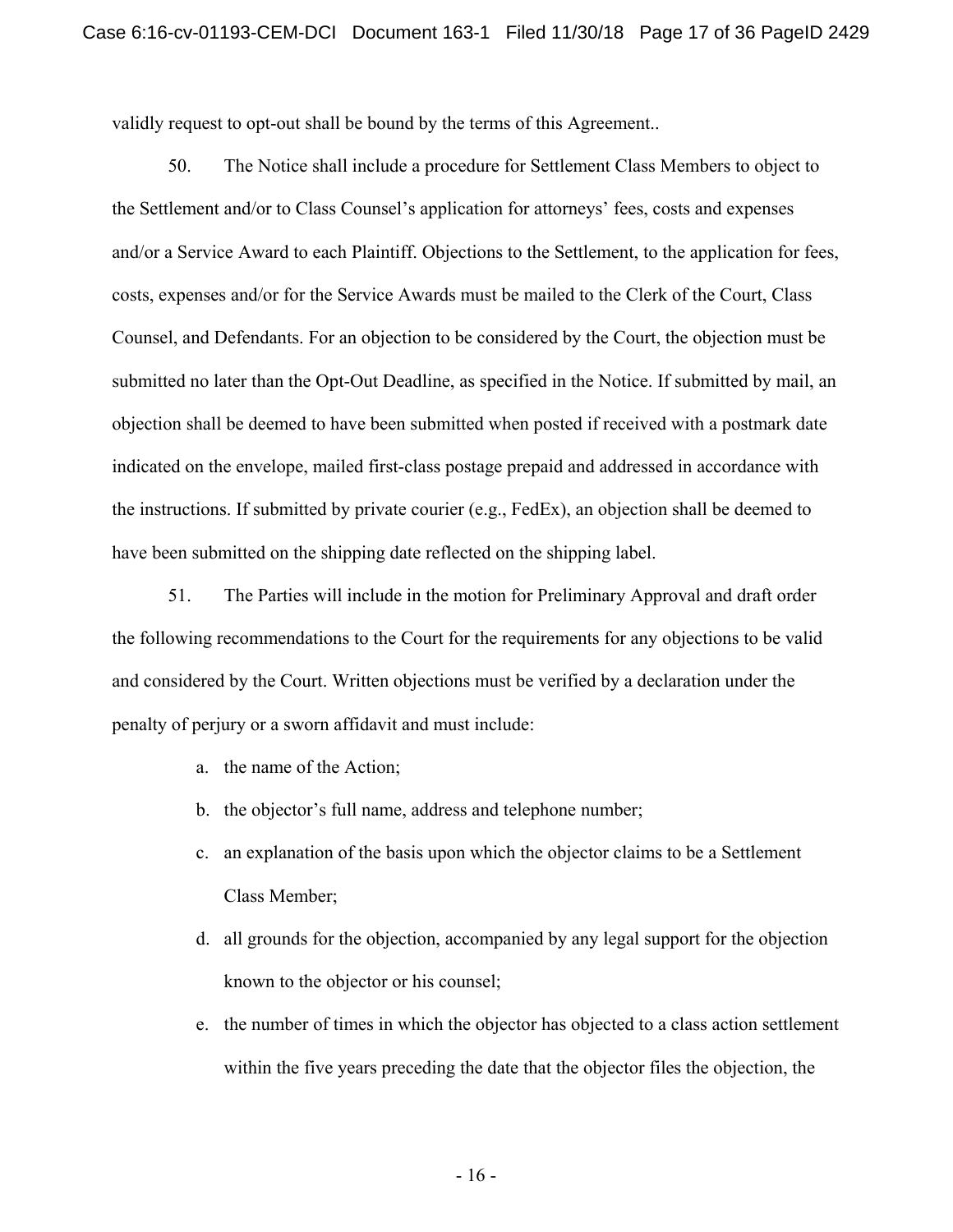caption of each case in which the objector has made such an objection, and a copy of any orders related to or ruling upon the objector's prior such objections that were issued by the trial and appellate courts in each listed case;

- f. the identity of all counsel who represent the objector, including any former or current counsel who may be entitled to compensation for any reason related to the objection to the Settlement or fee application;
- g. the identity of all counsel (if any) representing the objector who will appear at the Final Approval Hearing;
- h. a list of all persons who will be called to testify at the Final Approval Hearing in support of the objection; and
- i. the objector's signature (an attorney's signature is not sufficient).

52. Settlement Class Members, or their attorneys, intending to make an appearance at the Final Approval Hearing, must also deliver to Class Counsel, Legendary, AAS and Universal Counsel, and Handstack Counsel, and file with the Court a Notice of Intention to Appear no later than 35 calendar days after notice starts being provided under paragraph 53. Only Settlement Class Members who file and timely serve Notices of Intention to Appear may speak at the Final Approval Hearing.

- B. The Notice Program
	- 53. The Settlement Administrator shall implement the following notice program:
		- a. First, the Parties will provide the Settlement Administrator with the Contact Information Records and the Cell phone Number List. The Settlement Administrator shall then match (to the extent possible) each cell phone number that was sent a text message as part of the *Warcraft* Text Messaging Campaign (as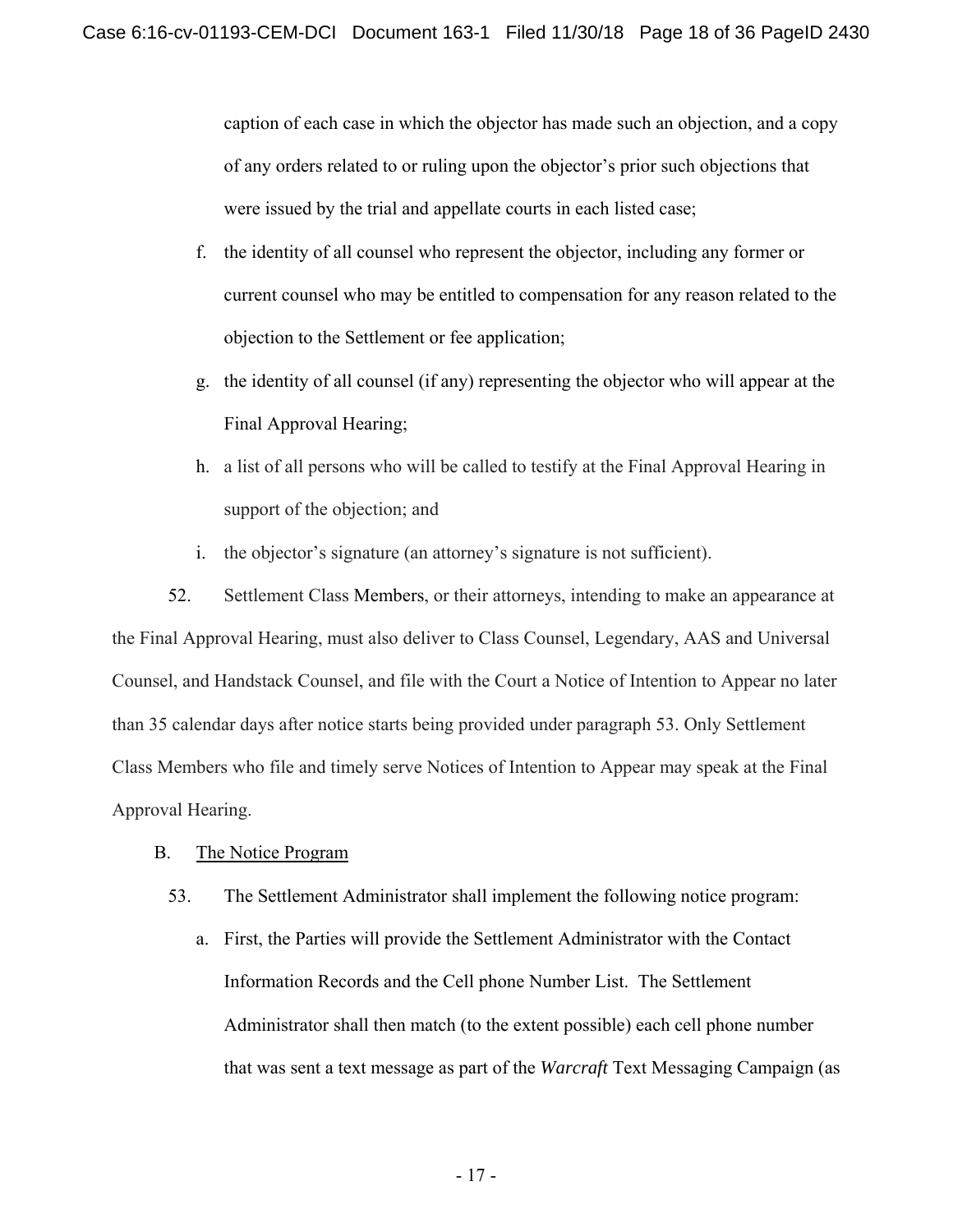indicated on the Cell phone Number List) to a corresponding name, physical address, and email address contained on the Contact Information Records.

- b. Second, the Settlement Administrator shall send an email containing the Notice to all email addresses identified at step one. This process shall be completed either 3 business days after Preliminary Approval or 10 business days after the Settlement Administrator receives the Contact Information Records and Cell phone Number List, whichever is later. The Parties will provide the Settlement Administrator with the Contact Information Records and Cell phone Number List within seven (7) days of the execution of this Agreement.
- c. Third, to the extent that any email cannot be delivered, the Settlement Administrator shall, to the extent reasonably possible, mail to the Settlement Class Member a postcard containing the Notice. Before sending the postcard, the Settlement Administrator shall run the Settlement Class Member's address (as indicated on the Contact Information Records) through the National Change of Address Database and update the Settlement Class Member's address if necessary. This process shall be completed no later than 21 days after Preliminary Approval or 21 days after the Settlement Administrator receives the Contact Information Records and Cell phone Number List, whichever is later.
- d. Fourth, in addition to the above, the Settlement Administrator shall create and maintain the Settlement Website, which will contain the Long-Form Notice, the Complaint, and Motion for Fee Award and/or Motion for Final Approval (if filed concurrently, within three (3) days of filing). The Full Notice will be substantially similar to the form attached as Exhibit 1. The Internet Posting will be active until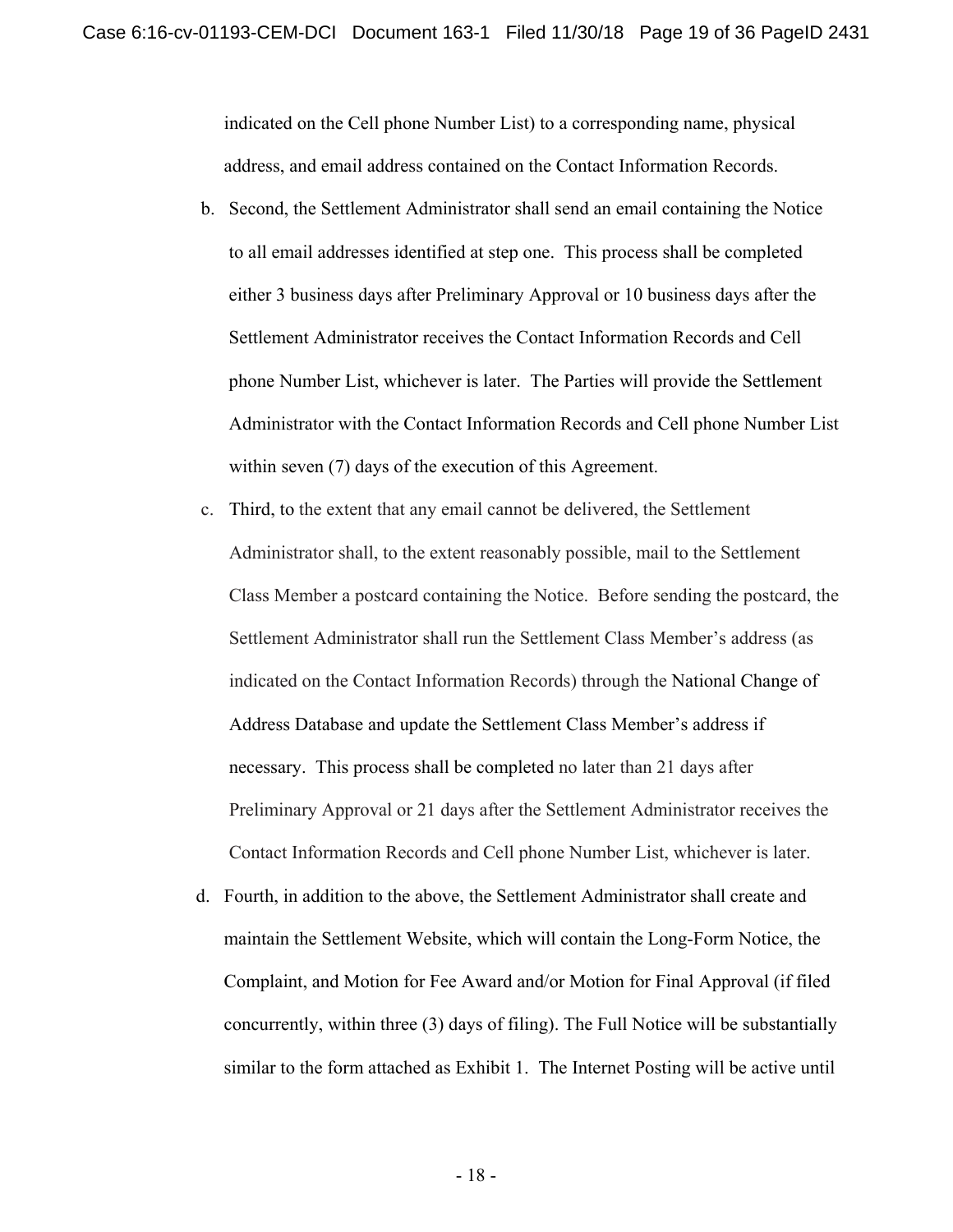45 calendar days after the entry of the Final Approval Order.

54. The Settlement Administrator shall provide Class Counsel and Defendants an affidavit that confirms that the Notice Program was completed in a timely manner. Class Counsel shall file that affidavit with the Court as an exhibit to and/or in conjunction with Plaintiffs' motion for Final Approval of the Settlement.

55. Within the parameters set forth in this Agreement, further specific details of the Notice Program shall be subject to the agreement of Class Counsel and Defendants.

#### **VIII. FINAL APPROVAL ORDER**

56. The Plaintiffs' Motion for Preliminary Approval of the Settlement will include a request to the Court for a scheduled date on which the Final Approval Hearing will occur. Class Counsel shall file their Motion for Final Approval of the Settlement, and application for attorneys' fees, costs and expenses and for a service award for each Plaintiff, no later than 30 days prior to the Final Approval Hearing. At the Final Approval Hearing, the Court will hear argument on Plaintiffs' Motion for Final Approval of the Settlement, and on Class Counsel's application for attorneys' fees, costs, and expenses and for a Service Award for each Plaintiff. In the Court's discretion, the Court also will hear argument at the Final Approval Hearing from any Settlement Class Members (or their counsel) who object to the Settlement or to the fee, cost, expense or Service Award application, provided the objectors submitted timely objections that meet all of the requirements listed in the preliminary approval order and notice.

57. At or following the Final Approval Hearing, the Court will determine whether to enter the Final Approval Order granting Final Approval of the Settlement and entering final judgment thereon, and whether to approve Class Counsel's request for attorneys' fees, costs, expenses, and service awards. The proposed Final Approval Order shall be in a form agreed

- 19 -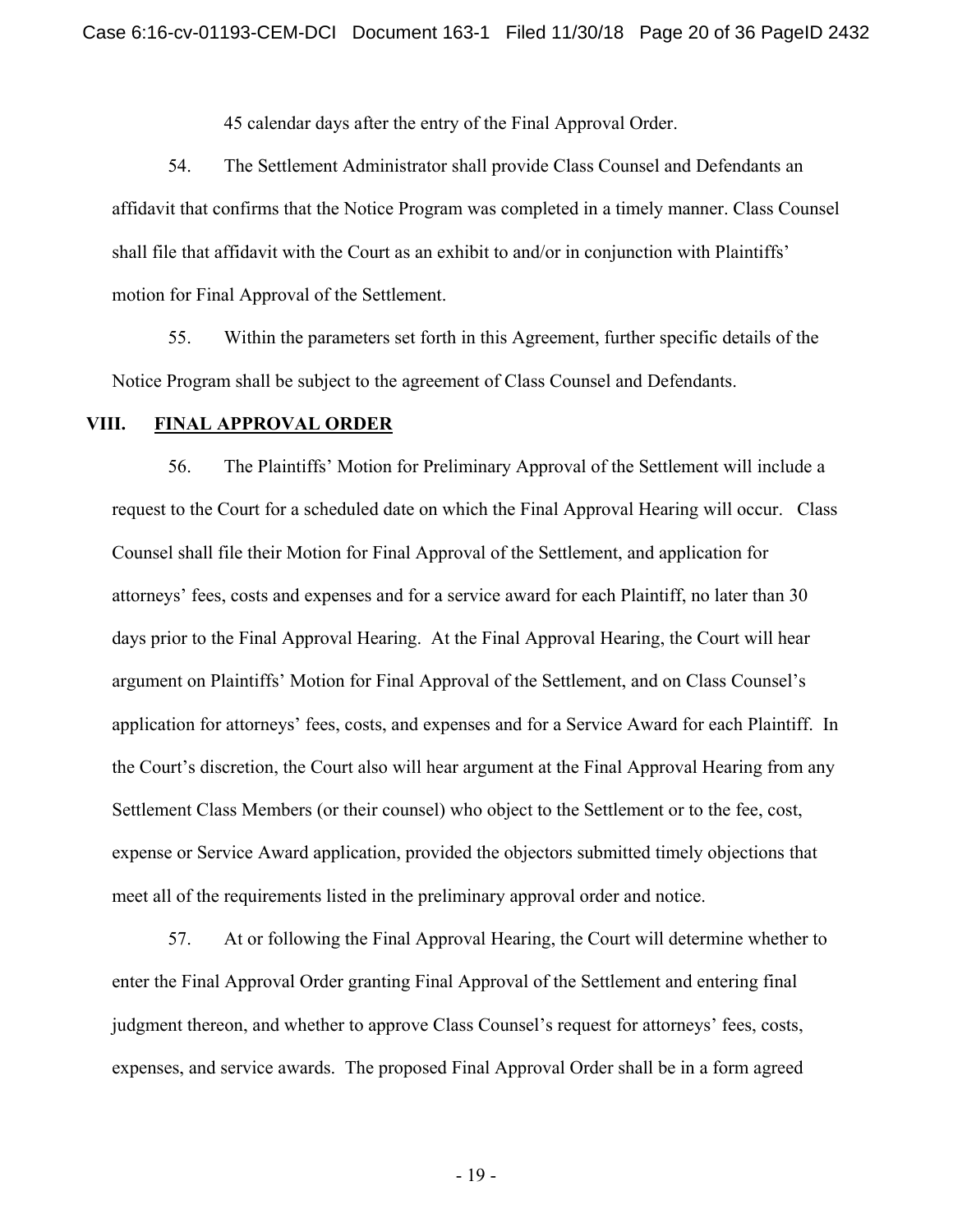upon by Class Counsel and Defendants. Such proposed Final Approval Order shall, among other things:

- a. Determine that the Settlement is fair, adequate and reasonable;
- b. Finally certify the Settlement Classes for settlement purposes only;
- c. Determine that the Notice provided satisfies Due Process requirements;
- d. Enter judgment dismissing the Action with prejudice and without costs, except as set forth in this Agreement;
- e. Bar and enjoin all Releasing Parties from asserting any of the Released Claims, including during any appeal from the Final Approval Order;
- f. Release Defendants and the Released Parties from the Released Claims; and
- g. Reserve the Court's continuing and exclusive jurisdiction over the Parties to this Agreement for the purpose of administering, supervising, construing and enforcing this Agreement in accordance with its terms.

# **IX. CLAIMS PROCESS**

58. Each member of the Settlement Classes who does not timely opt-out from the Settlement shall be a Settlement Class Member and entitled to make a Claim. To make a Claim, Settlement Class Members must submit by the Claims Deadline a valid and timely Claim Form, a copy of which is attached hereto as EXHIBIT 3, which will be accessible through the Settlement Website. The Claim Form shall contain the Settlement Class Member's: (1) name; (2) current address; (3) cellular telephone number(s) at which she or he was sent a text message as part of the *Warcraft* Text Messaging Campaign; (4) a current contact telephone number; (5) a statement identifying whether the cell phone number was a residential or business line; (6) the unique numerical identifier included on the Notice; and (7) a signed verification swearing to the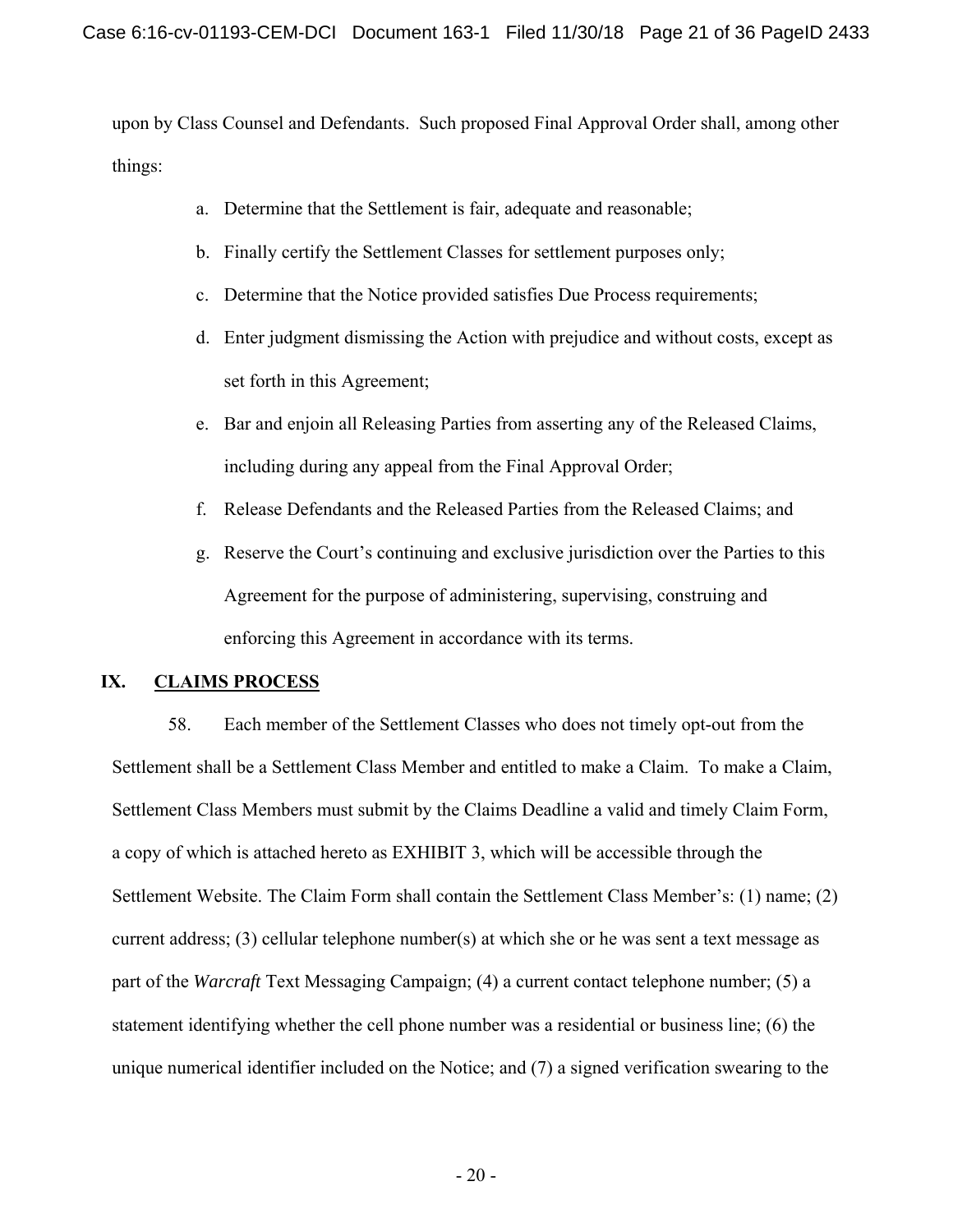truth of the information provided.

59. Claim Forms that do not meet the requirements set forth in this Agreement and in the Claim Form instructions shall be rejected. Where a good faith basis exists, the Settlement Administrator may reject a Settlement Class Member's Claim Form for, among other reasons, the following:

- a. Failure to fully complete and/or sign the Claim Form;
- b. The cellular telephone number provided in the Claim Form does not match any number on the Cell phone Number List;
- c. The unique numerical identifier listed on the Claim Form does not match the number that was provided with the notice;
- d. The Claim Form is illegible;
- e. The person submitting the Claim Form is not a Settlement Class Member;
- f. The Claim Form is fraudulent;
- g. The Claim Form is duplicative of another Claim Form;
- h. The person submitting the Claim Form requests that payment be made to a person or entity other than the Class Member for whom the Claim Form is submitted;
- i. Failure to submit a Claim Form by the Claim Deadline; and/or
- j. The Claim Form otherwise does not meet the requirements of this Agreement.

60. After rejecting a Claim Form, the Settlement Administrator will then attempt to notify the Settlement Class Member that his or her Claim Form was rejected and the reasons for the deficiency. Any Settlement Class Member who submits an incomplete, inaccurate or otherwise deficient Claim Form shall be permitted to re-submit a Claim Form by the later of the Claims Deadline or 15 days of the sending of notice of the defect by the Settlement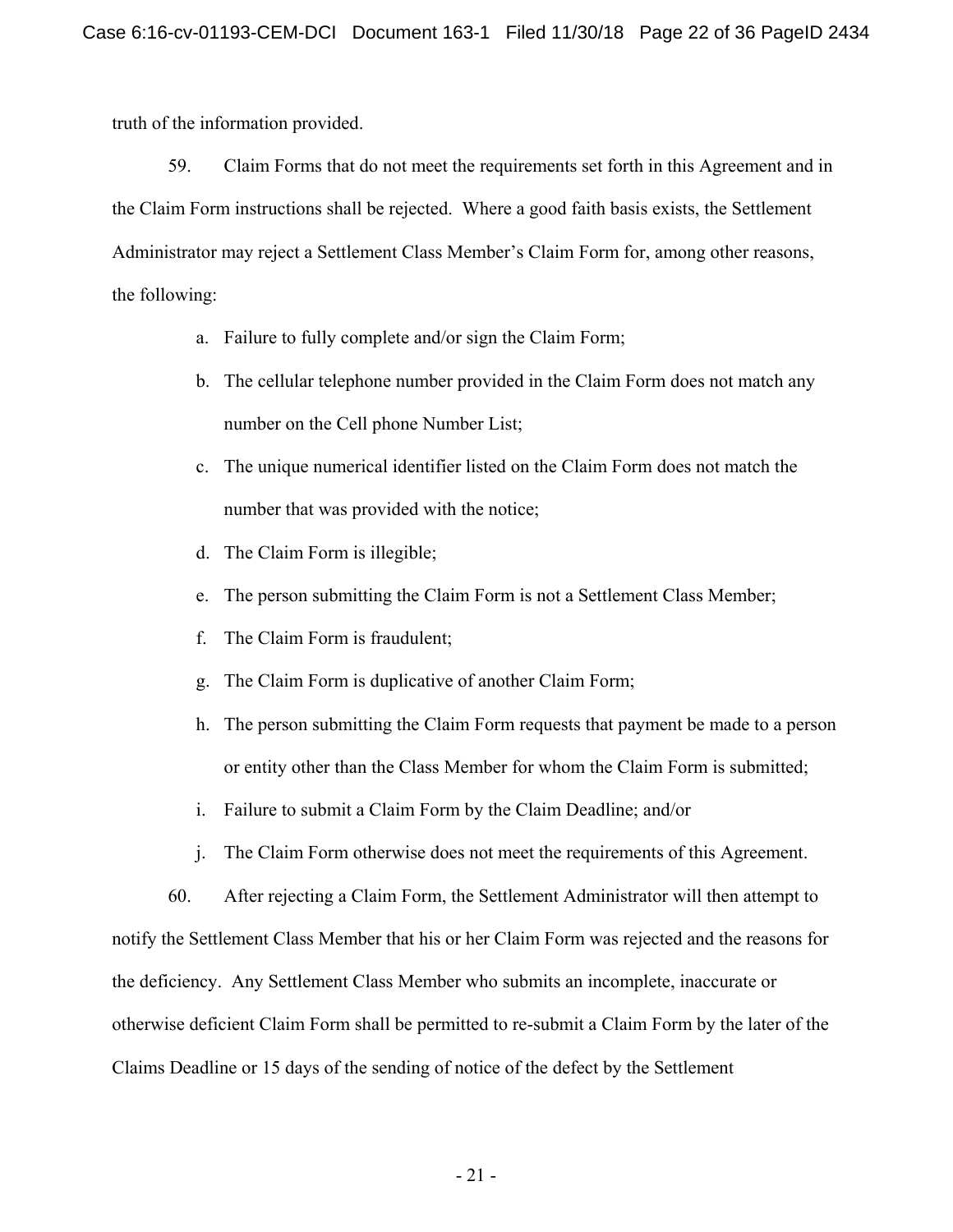Administrator.

61. Class Counsel and Defense Counsel shall have the right to inspect the Claim Forms and supporting documentation received by the Settlement Administrator at any time upon reasonable notice.

62. No person shall have any claim against Defendants (including their insurers), Defense Counsel, Plaintiffs, Class Counsel, the Settlement Classes, and/or the Settlement Administrator based on any eligibility determinations, distributions, or awards made in accordance with this Settlement.

63. Any Settlement Class Member who fails to submit a Claim Form by the Claim Deadline, and who does not opt out of the Settlement, shall be forever barred from receiving any benefit pursuant to this Settlement, but shall in all other respects be bound by all of the terms of this Settlement including the terms of the Final Approval Order and Final Judgment to be entered in the Action and the releases provided for herein, and will be barred from bringing any action in any forum (state or federal) against any of the Released Parties concerning any of the Released Claims.

## **X. DISTRIBUTION OF SETTLEMENT AWARD**

64. The payment of Settlement Awards will be made on a claims made basis. To the extent that the total Settlement Awards claimed, plus the Administrative Costs, Attorneys Fees, and Service Awards as those are determined and defined herein, exceeds the Total Settlement Amount, each individual Settlement Award will be reduced in equal proportion by an amount no greater than necessary to prevent such an occurrence.

65. No more than 14 days after the Effective Date, the Settlement Administrator will calculate the total of (1) all Settlement Awards claimed; (2) Attorneys' Fees, and (3) Service

- 22 -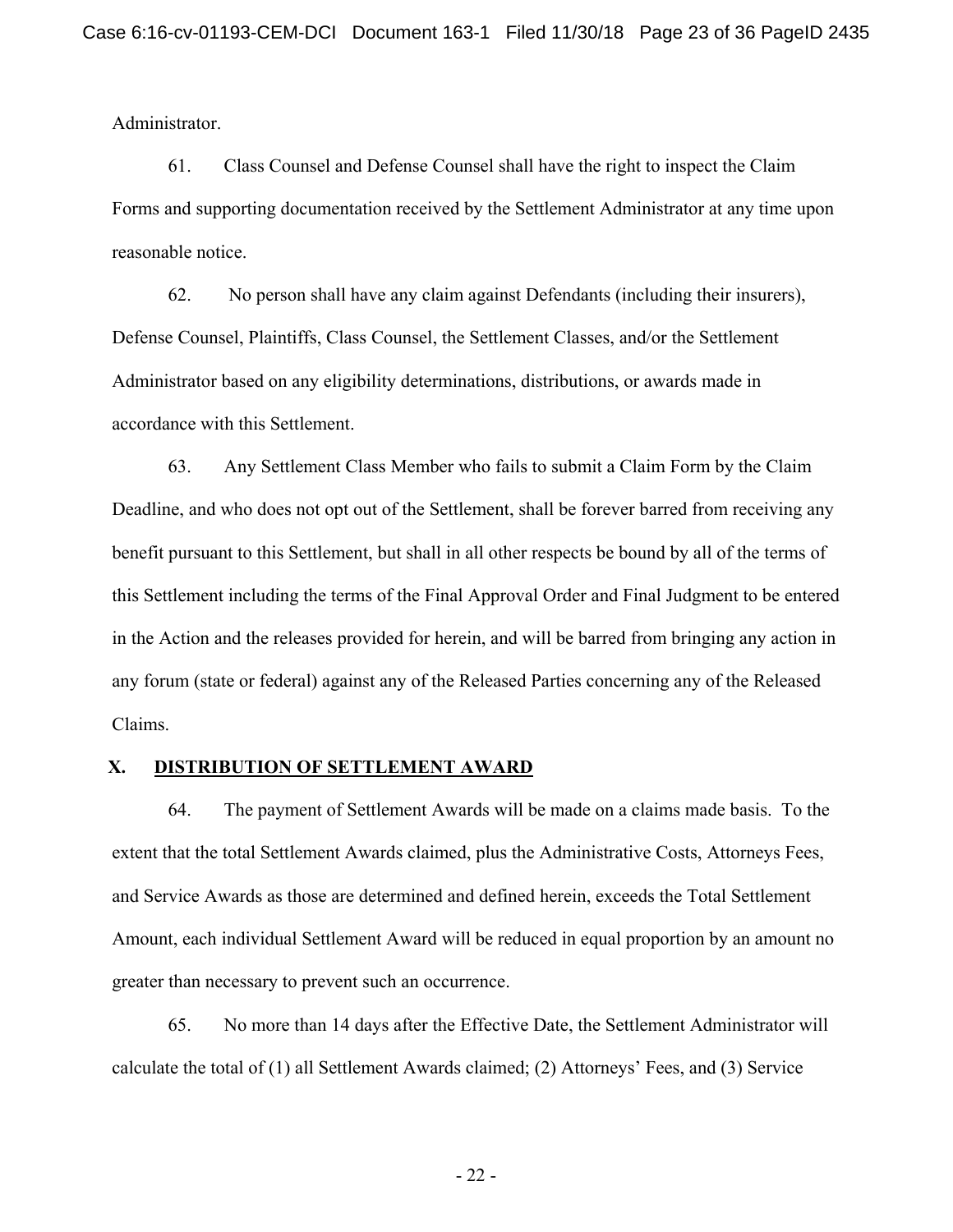Awards and inform the Parties of the resulting amount. Then, within 30 days, Legendary will deposit an amount equal to this total to be maintained and distributed by the Settlement Administrator (the "Settlement Account").

66. The Settlement Administrator shall distribute the Settlement Account in the following manner:

- a. Within 14 days after funds are deposited into the Settlement Account, the Settlement Administrator shall distribute the Service Award to each Plaintiff;
- b. Within 14 days after funds are deposited into the Settlement Account, the Settlement Administrator shall distribute the Attorneys' Fees to Class Counsel;
- c. Within 120 days after funds are deposited into the Settlement Account, the Settlement Administrator shall distribute Settlement Awards via U.S. mail to the addresses listed in the Claim Forms in the form of checks made payable to the Settlement Class Members. If any Settlement Award payments are returned as undeliverable, the Settlement Administrator shall attempt to verify the accuracy of the mailing address for that Settlement Class Claimant against the information provided in the Claim Form and attempt a second mailing if appropriate. No further efforts need be taken by the Settlement Administrator to resend the check. Any checks that are not deposited and cleared within one hundred eighty (180) days shall be null and void and the Settlement Class Member will become ineligible to receive a Settlement Award. Defendants shall have no further obligation to make any payment pursuant to this Settlement or otherwise to such Settlement Class Members. All unpaid funds from uncleared checks shall be distributed back to Legendary and Legendary shall have no further obligation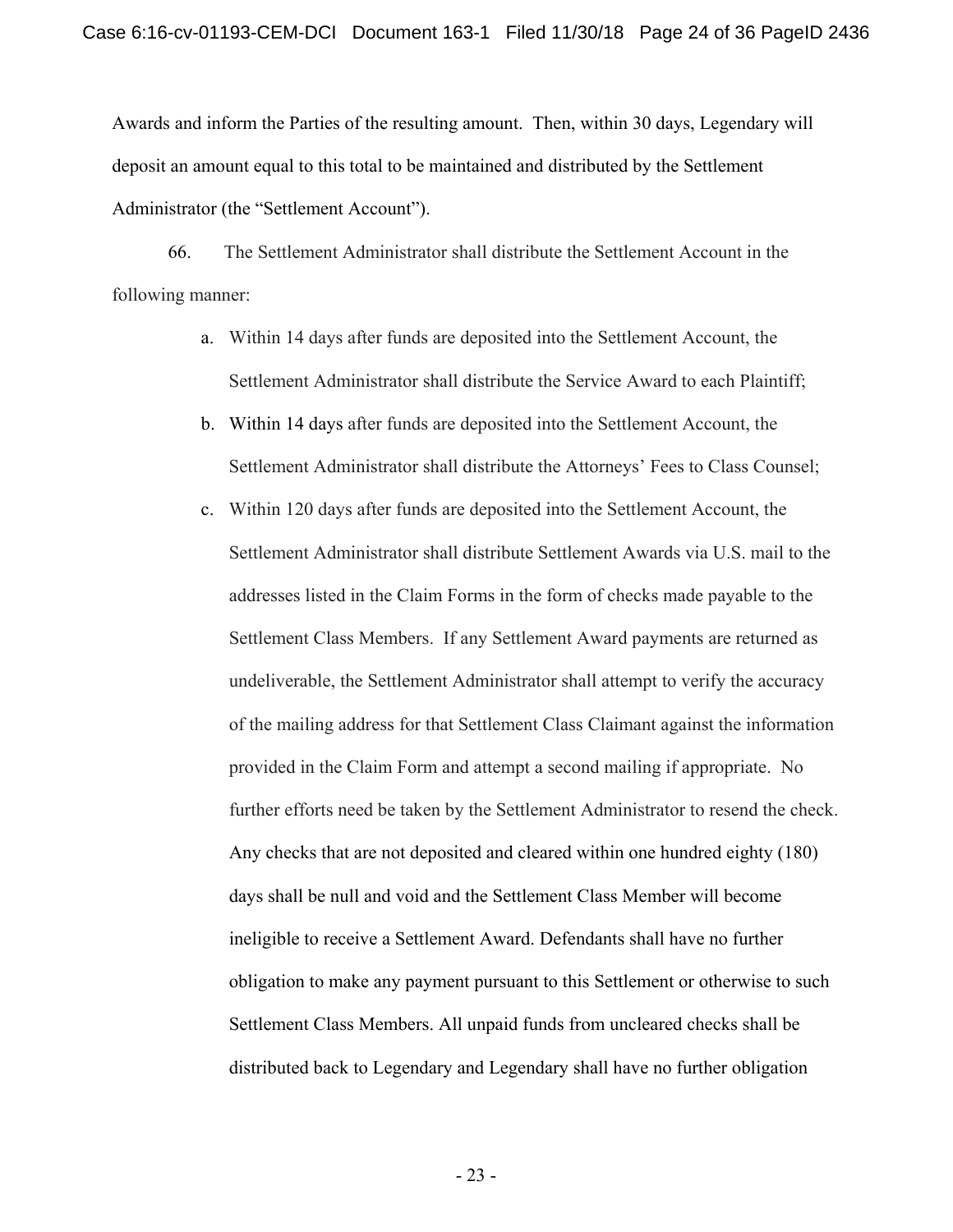after the distribution back to pay any further amounts.

### **XI. ATTORNEYS' FEES, COSTS, AND SERVICE AWARDS**

67. Class Counsel will request attorneys' fees of no more than 23.41% of the Total Settlement Amount and for reimbursement of costs and expenses of no more than \$200,000. Defendants agree not to oppose a request that satisfies these requirements. The amount of fees and costs and expenses awarded to Class Counsel ("Attorneys' Fees") will be at the discretion of the Court. The Parties agree that the Court's failure to approve, in whole or in part, any award for fees or cost and expenses shall not prevent the Settlement from becoming effective, nor shall it be grounds for termination of the Settlement.

68. Class Counsel will ask the Court to approve a service award of \$5,000 for each Plaintiff. Defendants agree not to oppose this request. The amount awarded to Plaintiffs (the "Service Award") will be at the discretion of the Court. The Parties agree that the Court's failure to approve, in whole or in part, any service award shall not prevent the Settlement from becoming effective, nor shall it be grounds for termination of the Settlement.

69. The Parties did not begin to negotiate, discuss, nor reach an agreement regarding Attorneys' Fees and costs and the Service Awards until after reaching agreement on all other material terms of this Settlement.

## **XII. RELEASE**

70. Upon the Effective Date of the Settlement, the Releasing Parties shall automatically be deemed to have fully and irrevocably released and forever discharged Defendants and each of their present and former parents, subsidiaries, divisions, affiliates, control persons, predecessors, successors and assigns, and the present and former directors, officers, employees, agents, servants, insurers, shareholders, attorneys, advisors, insurers,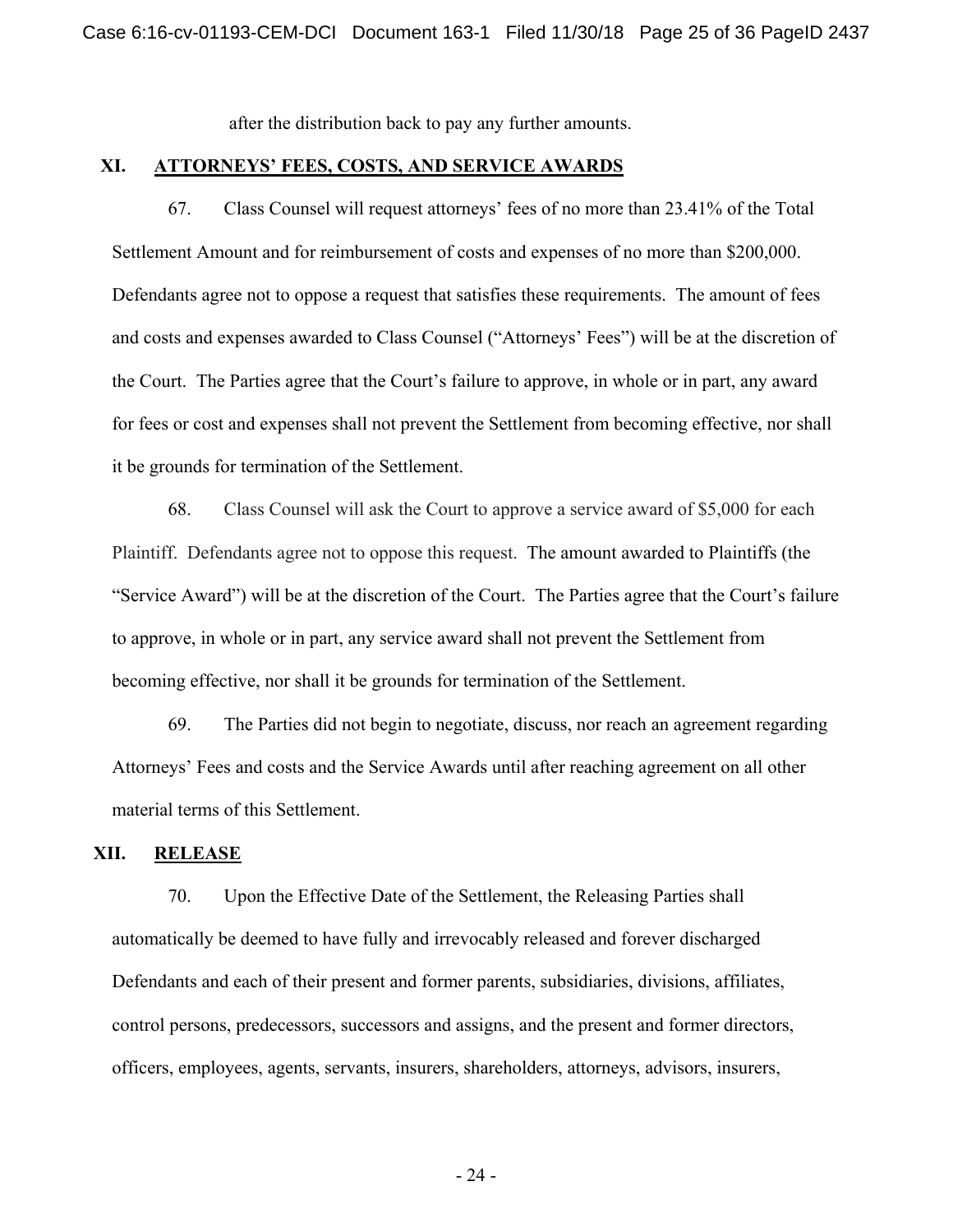reinsurers, consultants, representatives, partners, joint venturers, agents, representatives, independent contractors, service providers, wholesalers, resellers, distributors, retailers, predecessors, successors, and assigns of each of them (collectively the "Released Parties"), of and from any and all liabilities, rights, claims, actions, causes of action, demands, damages, costs, attorneys' fees, losses, and remedies, whether known or unknown, existing or potential, suspected or unsuspected, liquidated or unliquidated, legal, statutory, or equitable, that result from, arise out of, are based upon, or relate to the Action or the conduct, omissions, duties or matters at any time from the beginning of the Class Period through the end of the Class Period that were or could have been claimed, raised, or alleged in this Action.

# **XIII. TERMINATION**

71. This Settlement may be terminated by either Class Counsel or Defendants by serving on counsel for the opposing Party written notice of termination within 14 days (or such longer time as may be agreed in writing between Class Counsel and Defendants) after any of the following occurrences:

- a. the Court fails to preliminarily approve the Settlement on any ground other than the approval of the amount of Attorneys' Fees payable to Class Counsel or the Service Award;
- b. the Court fails to grant Final Approval;
- c. the Court rejects, materially modifies, materially amends or changes the Settlement on any basis other than the approval of the amount of Attorneys' Fees payable to Class Counsel or the Service Award; an appellate court vacates or reverses the Final Approval Order on any basis other than the approval of the amount of Attorneys' Fees payable to Class Counsel or the Service Award;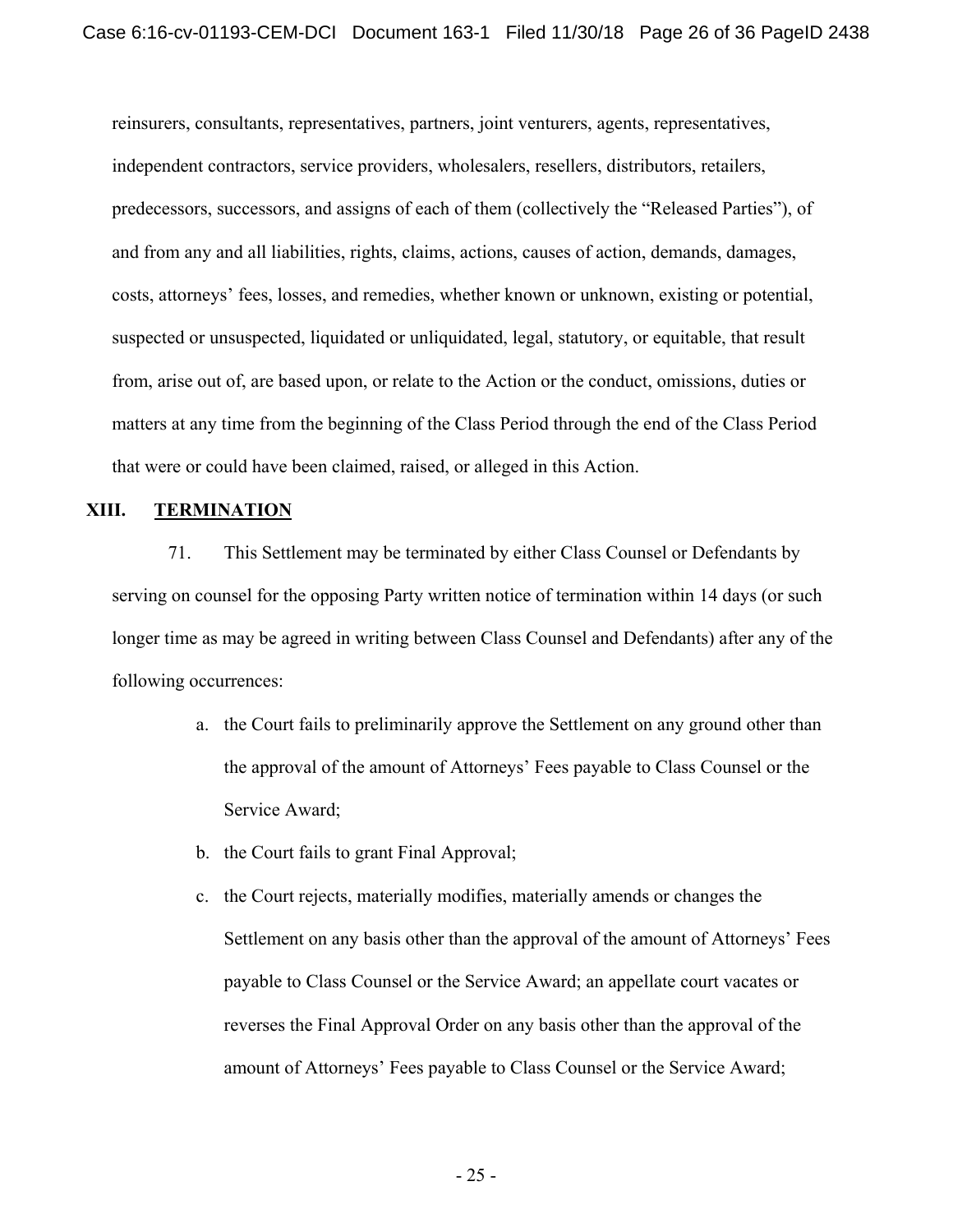- d. the Effective Date does not occur;
- e. in the event more than 15% of the Settlement Class Members opt-out of the Settlement;

72. In the event of a termination, this Agreement shall be considered null and void; all of Plaintiffs', Class Counsel's, and Defendants' obligations under the Settlement shall cease to be of any force and effect and the Parties shall return to the status *quo ante* in the Action as if the Parties had not entered into this Agreement. In addition, in the event of such a termination, all of the Parties' respective pre-Settlement rights, claims and defenses will be retained and preserved.

# **XIV. SETTLEMENT IS A COMPROMISE OF DISPUTED CLAIMS**

73. The Parties understand and acknowledge that this Agreement constitutes a compromise and settlement of disputed claims. No action taken by the Parties either previously or in connection with the negotiations or proceedings connected with this Agreement shall be deemed or construed to be an admission of the truth or falsity of any claims or defenses heretofore made, or an acknowledgment or admission by any party of any fault, liability or wrongdoing of any kind whatsoever.

74. Neither the Settlement, nor any act performed or document executed pursuant to or in furtherance of the Settlement: (a) is or may be deemed to be, or may be used as, an admission of, or evidence of, the validity of any claim made by the Plaintiffs or Settlement Class Members, or of any wrongdoing or liability of the Released Parties; or (b) is or may be deemed to be, or may be used as, an admission of, or evidence of, any fault or omission of any of the Released Parties, in the Action or in any proceeding in any court, administrative agency or other tribunal.

75. In addition to any other defenses Defendants may have at law, in equity, or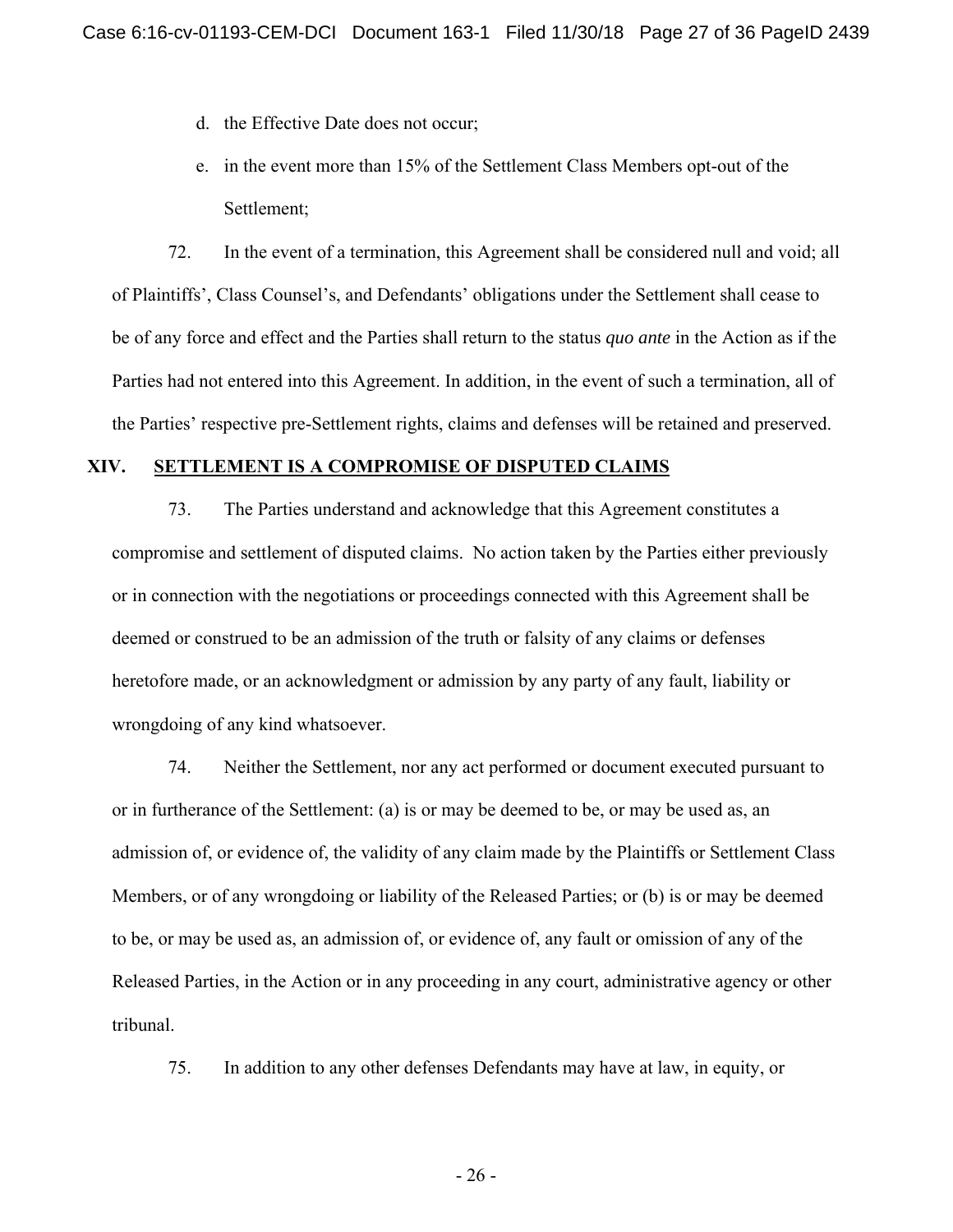otherwise, to the extent permitted by law, this Agreement may be pleaded as a full and complete defense to, and may be used as the basis for an injunction against, any action, suit or other proceeding that may be instituted, prosecuted or attempted in breach of this Agreement or the Releases contained herein.

## **XV. MISCELLANEOUS PROVISIONS**

76. Recitals. The Parties agree that the recitals are contractual in nature and form a material part of this Agreement.

77. Binding Effect. This Agreement shall be binding upon, and inure to the benefit of, the successors and assigns of the Releasing Parties and the Released Parties.

78. Cooperation of Parties. The Parties to this Agreement agree to cooperate in good faith to prepare and execute all documents, to seek Court approval, uphold Court approval, and do all things reasonably necessary to complete and effectuate the Settlement described in this Agreement. This obligation of the Parties to support and complete the Settlement shall remain in full force and effect regardless of events that may occur.

79. Obligation to Meet and Confer. Before filing any motion in the Court raising a dispute arising out of or related to this Agreement, the Parties shall consult with each other and certify to the Court that they have consulted.

80. Integration. This Agreement constitutes a single, integrated written contract expressing the entire agreement of the Parties relative to the subject matter hereof. No covenants, agreements, representations, or warranties of any kind whatsoever have been made by any Party hereto, except as provided for herein.

81. No Conflict Intended. Any inconsistency between the headings used in this Agreement and the text of the paragraphs of this Agreement shall be resolved in favor of the text.

- 27 -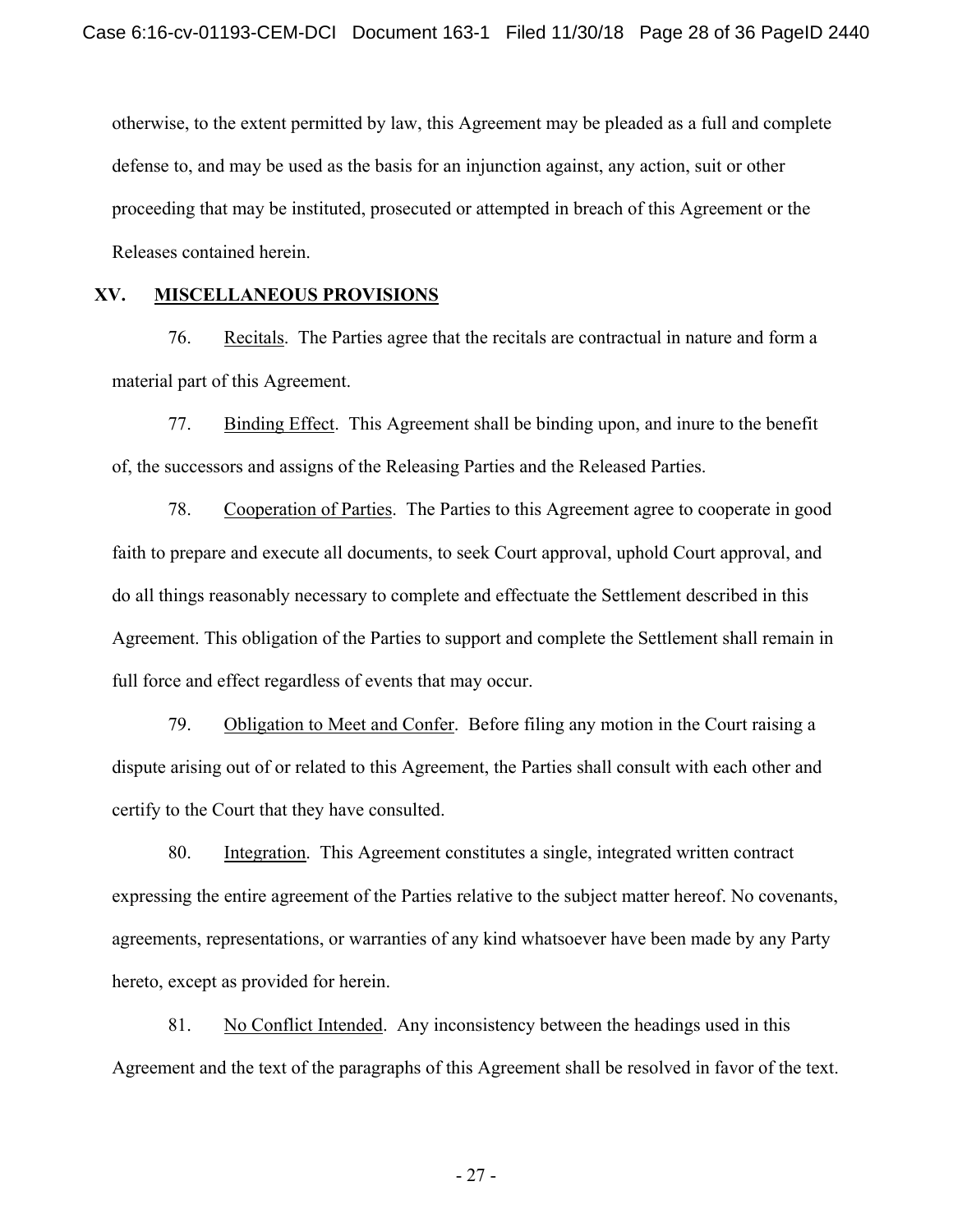82. Exhibits. Any exhibits to this Agreement are hereby incorporated herein and made a part of this Agreement.

83. Governing Law. Except as otherwise provided herein, the Agreement shall be construed in accordance with, and be governed by, the laws of the State of Florida, without regard to the principles thereof regarding choice of law.

84. Jurisdiction. The Court shall retain jurisdiction over the implementation, enforcement, and performance of this Agreement, and shall have exclusive jurisdiction over any suit, action, proceeding or dispute arising out of or relating to this Agreement that cannot be resolved by negotiation and agreement by counsel for the Parties. The Court shall retain jurisdiction with respect to the administration, consummation and enforcement of the Agreement and shall retain jurisdiction for the purpose of enforcing all terms of the Agreement.

85. Modification and Amendment. This Agreement may not be amended or modified, except by a written instrument signed by Class Counsel and counsel for Defendants and, if the Settlement has been approved preliminarily by the Court, approved by the Court.

86. No Waiver. The waiver by any Party of any breach of this Agreement by another Party shall not be deemed or construed as a waiver of any other breach, whether prior, subsequent, or contemporaneous, of this Agreement.

87. Authority. Class Counsel (for the Plaintiffs and the Settlement Class Members), and counsel for Defendants, represent and warrant that the persons signing this Agreement on their behalf have full power and authority to bind every person, partnership, corporation or entity included within the definitions of Plaintiffs and Defendants to all terms of this Agreement. Any person executing this Agreement in a representative capacity represents and warrants that he or she is fully authorized to do so and to bind the Party on whose behalf he or she signs this

- 28 -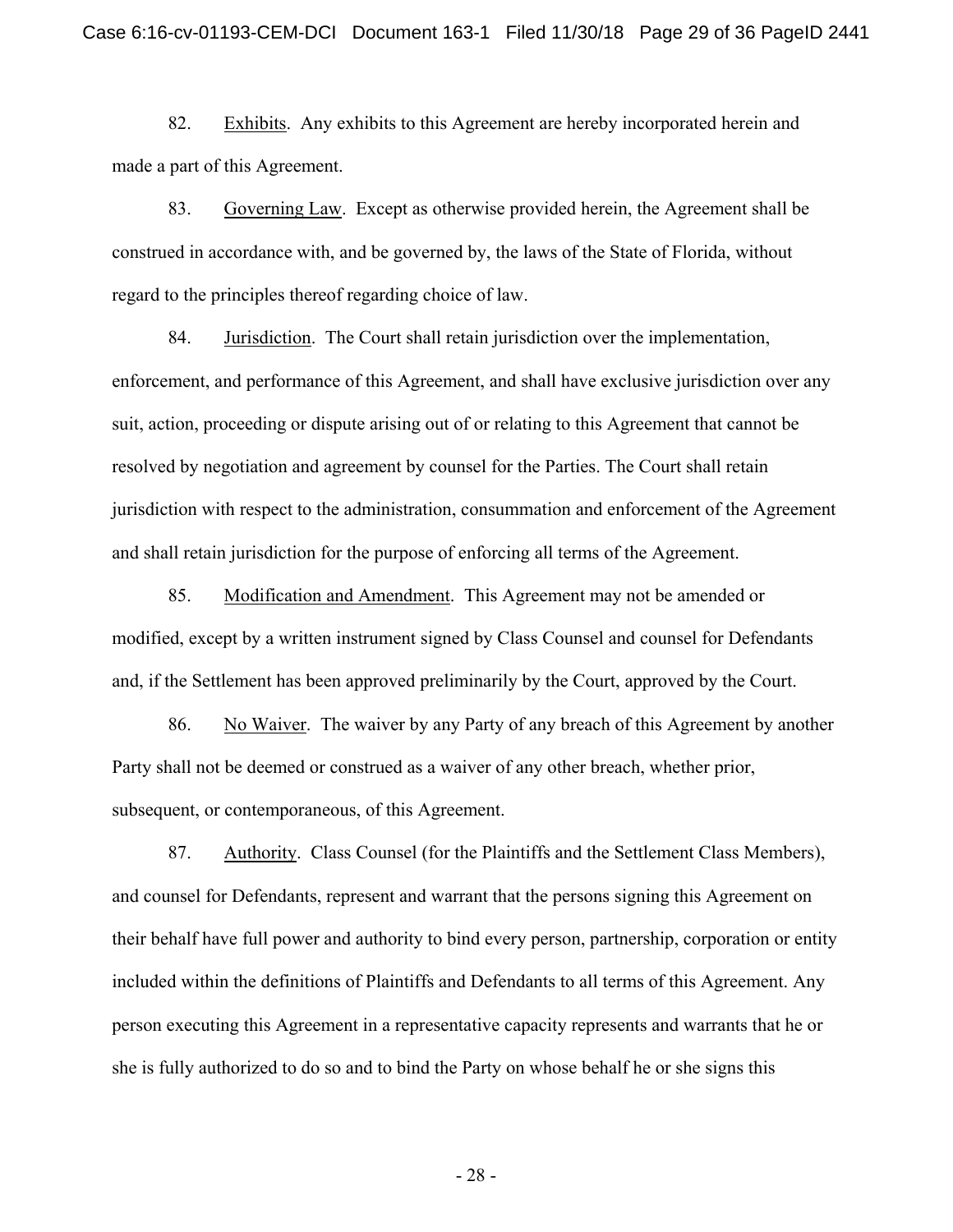Agreement to all of the terms and provisions of this Agreement.

88. Agreement Mutually Prepared. Neither Defendants nor Plaintiffs shall be considered to be the drafter of this Agreement or any of its provisions for the purpose of any statute, case law, or rule of interpretation or construction that would or might cause any provision to be construed against the drafter of this Agreement.

89. Independent Investigation and Decision to Settle. The Parties understand and acknowledge that they: (a) have performed an independent investigation of the allegations of fact and law made in connection with this Action; and (b) that even if they may hereafter discover facts in addition to, or different from, those that they now know or believe to be true with respect to the subject matter of the Action as reflected in this Agreement, that will not affect or in any respect limit the binding nature of this Agreement. It is the Parties' intention to resolve their disputes in connection with this Action pursuant to the terms of this Agreement now and thus, in furtherance of their intentions, the Agreement shall remain in full force and effect notwithstanding the discovery of any additional facts or law, or changes in law, and this Agreement shall not be subject to rescission or modification by reason of any changes or differences in facts or law, subsequently occurring or otherwise

90. Receipt of Advice of Counsel. Each Party acknowledges, agrees, and specifically warrants that he, she or it has fully read this Agreement and the Release, received independent legal advice with respect to the advisability of entering into this Agreement and the Release and the legal effects of this Agreement and the Release, and fully understands the effect of this Agreement and the Release.

91. Return of Documents. The Parties will return or destroy all copies of discovery and settlement/mediation materials obtained in this litigation from Defendants or third parties

- 29 -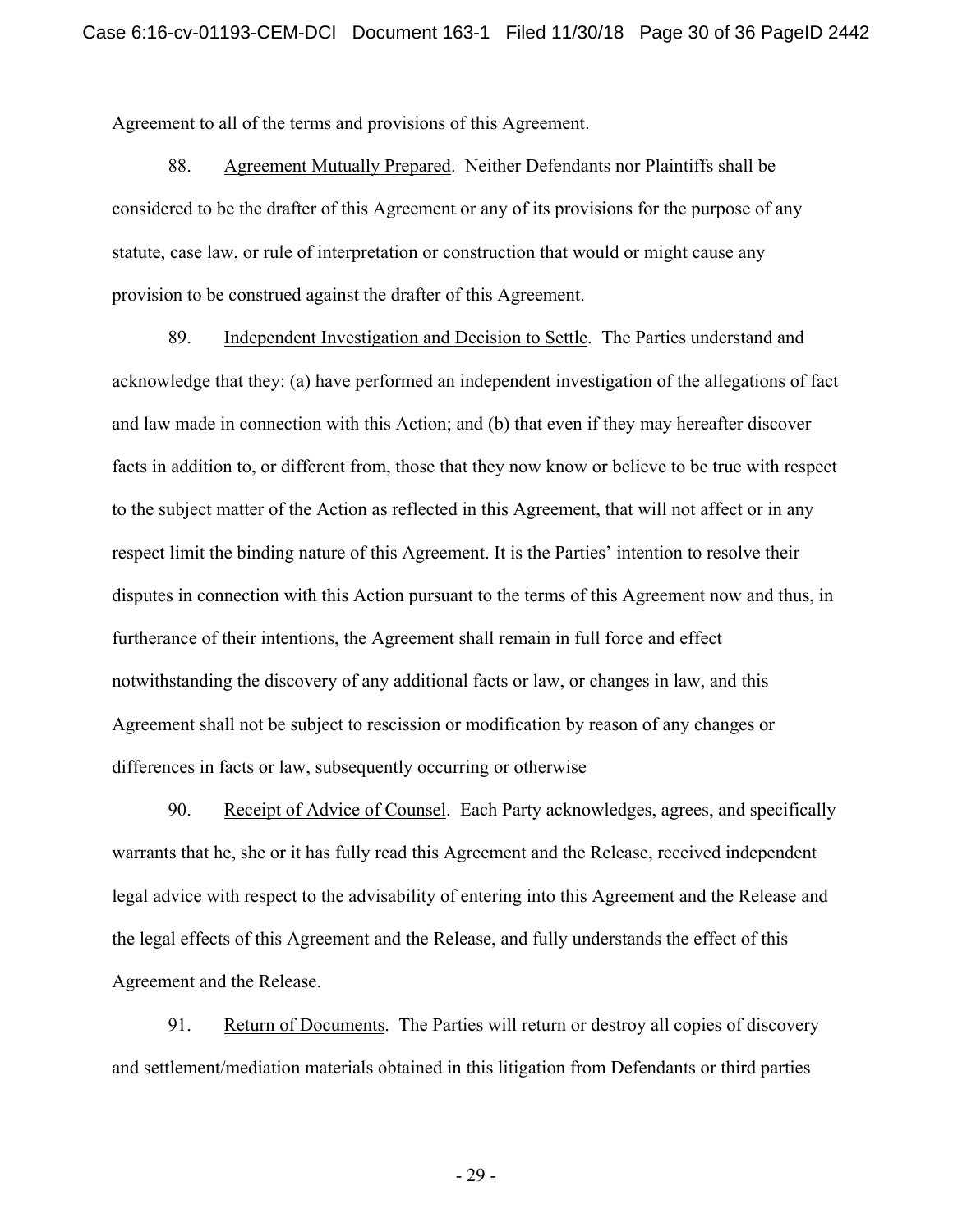within thirty (30) days after the Effective Date.

92. Days. All reference to "days" in this Agreement shall refer to calendar days, unless otherwise specified.

93. Stay Pending Court Approval. Class Counsel and Defendants' Counsel agree to stay all proceedings, other than those proceedings necessary to carry out or enforce the terms and conditions of the Settlement, until the Effective Date of the Settlement has occurred. If, despite the parties' best efforts, this Agreement should fail to become effective, the parties will return to the *status quo ante* in the Action as if the Parties had not entered into this Agreement. The parties also agree to use their best efforts to seek the stay and dismissal of, and to oppose entry of any interim or final relief in favor of any Settlement Class Member in, any other proceedings against any of the Released Parties which challenges the Settlement.

IN WITNESS WHEREOF, the Parties hereto, by and through their respective attorneys, and intending to be legally bound hereby, have duly executed this Joint Stipulation of Settlement and Release as of the date set forth below.

For Plaintiffs Ophelia Parker and Joseph Naso

By Ophelia Parku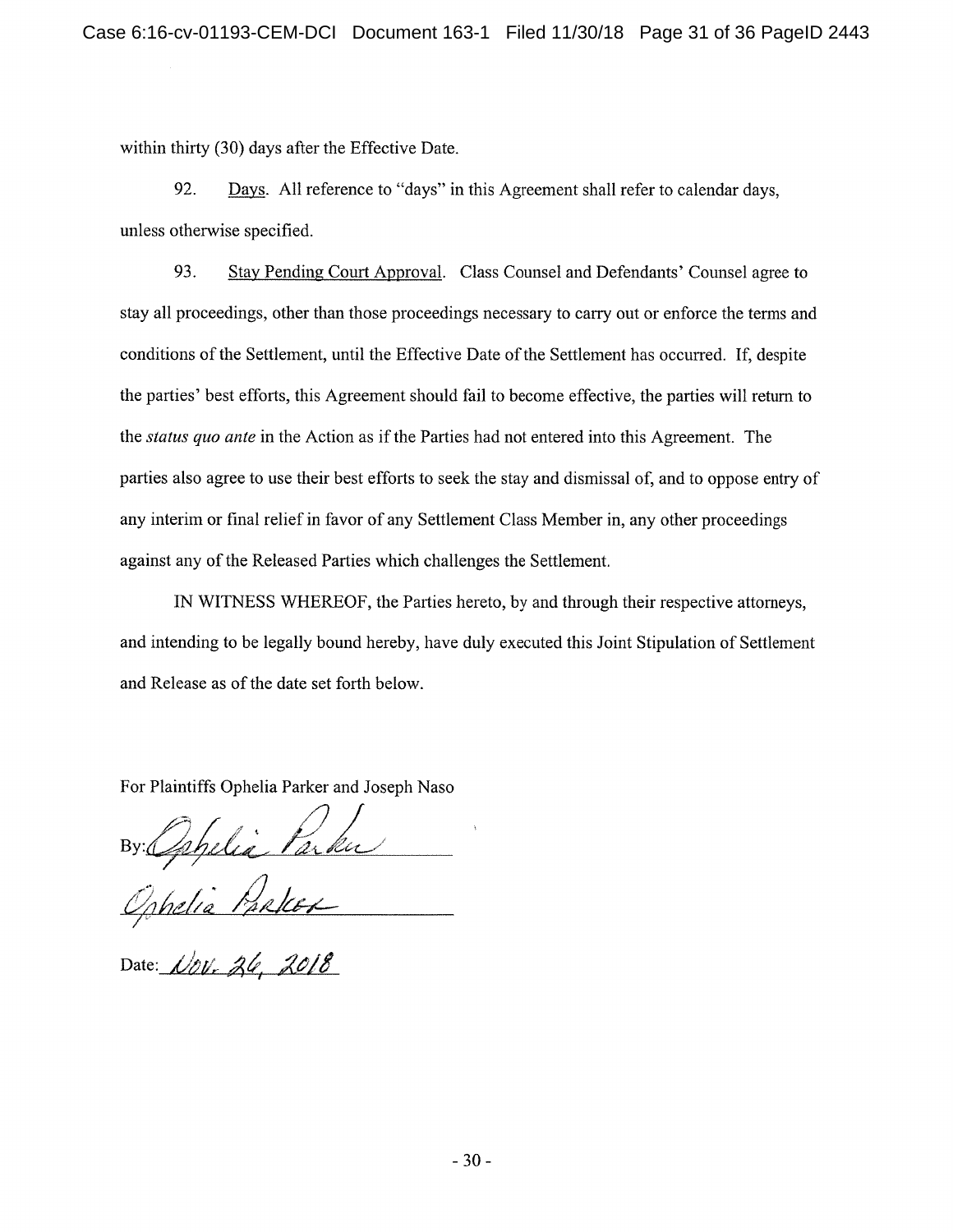within thirty (30) days after the Effective Date.

Days. All reference to "days" in this Agreement shall refer to calendar days, 92. unless otherwise specified.

Stay Pending Court Approval. Class Counsel and Defendants' Counsel agree to 93. stay all proceedings, other than those proceedings necessary to carry out or enforce the terms and conditions of the Settlement, until the Effective Date of the Settlement has occurred. If, despite the parties' best efforts, this Agreement should fail to become effective, the parties will return to the status quo ante in the Action as if the Parties had not entered into this Agreement. The parties also agree to use their best efforts to seek the stay and dismissal of, and to oppose entry of any interim or final relief in favor of any Settlement Class Member in, any other proceedings against any of the Released Parties which challenges the Settlement.

IN WITNESS WHEREOF, the Parties hereto, by and through their respective attorneys, and intending to be legally bound hereby, have duly executed this Joint Stipulation of Settlement and Release as of the date set forth below.

For Plaintiffs Ophelia Parker and Joseph Naso

By: Joseph A. Naso Date: 11. 22. 2019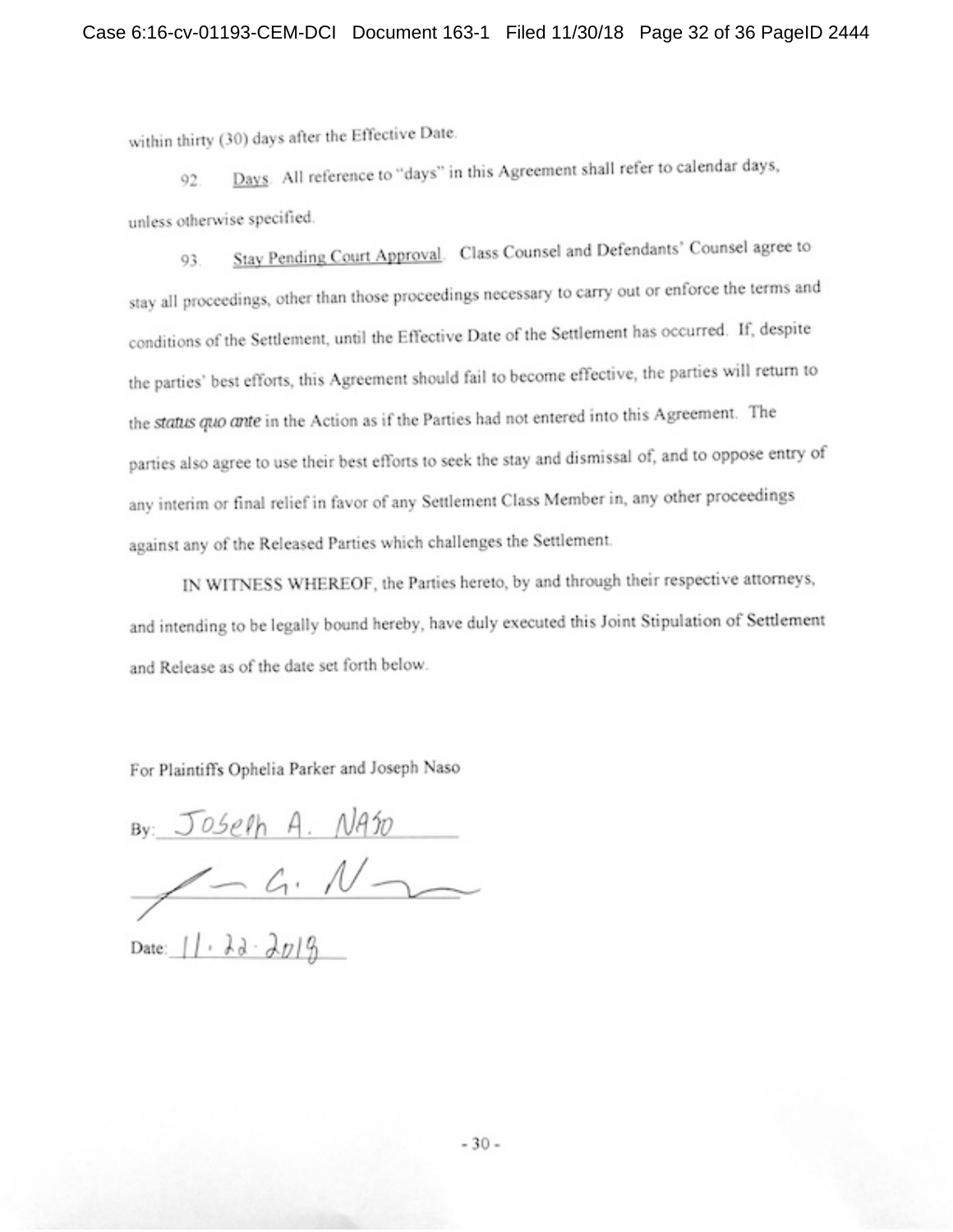For Defendants Universal Pictures, a division of Universal City Studios, LLC

| By: |  |
|-----|--|
|     |  |

Christopher Miller, General Counsel

Date: November 20, 2018

For Defendants Legend Pictures, LLC, and Legendary Pictures Funding, LLC

%\BBBBBBBBBBBBBBBBBBBBBBBBBBBBBBBBBB

Date:

For Applied Analytics Solutions, LLC, formerly Legendary Analytics, LLC

By:

Date:

For Handstack, P.B.C.

By:

'DWHBBBBBBBBBBBBBBBBBBBB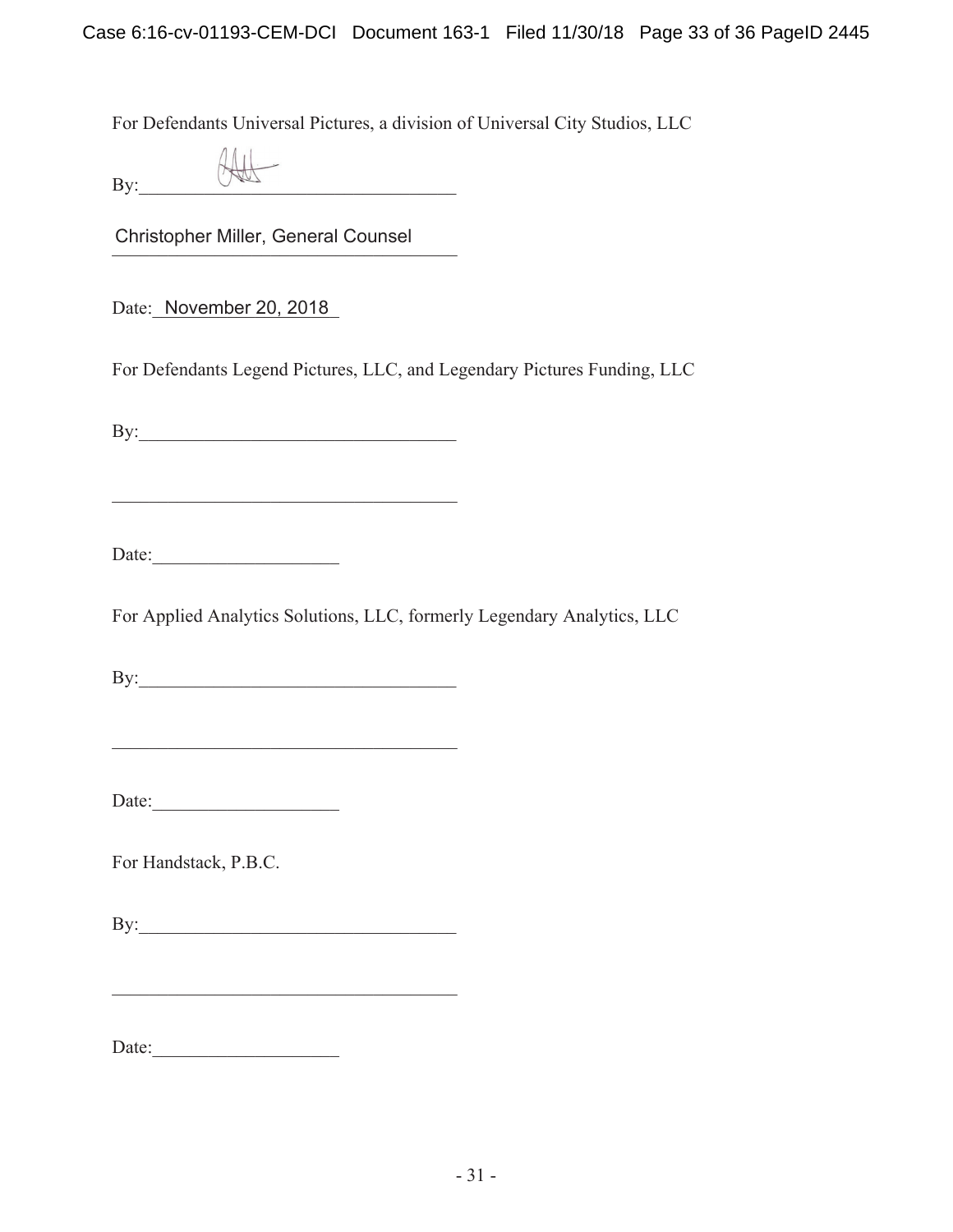For Defendants Universal Pictures, a division of Universal City Studios, LLC

1 2-----

Date:  $\qquad \qquad$ 

 $\mathcal{L}(\mathbb{R}^d)$ 

For Defendants Legend Pictures, LLC, and Legendary Pictures Funding, LLC

With  $By:$ Ronald E. Hohawser, Chief Financial Officer

Date: November 26, 2018

For Applied Analytics Solutions, LLC, formerly Legendary Analytics, LLC

1 222

. 2

For Handstack, P.B.C.

By:

Date: and the set of the set of the set of the set of the set of the set of the set of the set of the set of the set of the set of the set of the set of the set of the set of the set of the set of the set of the set of the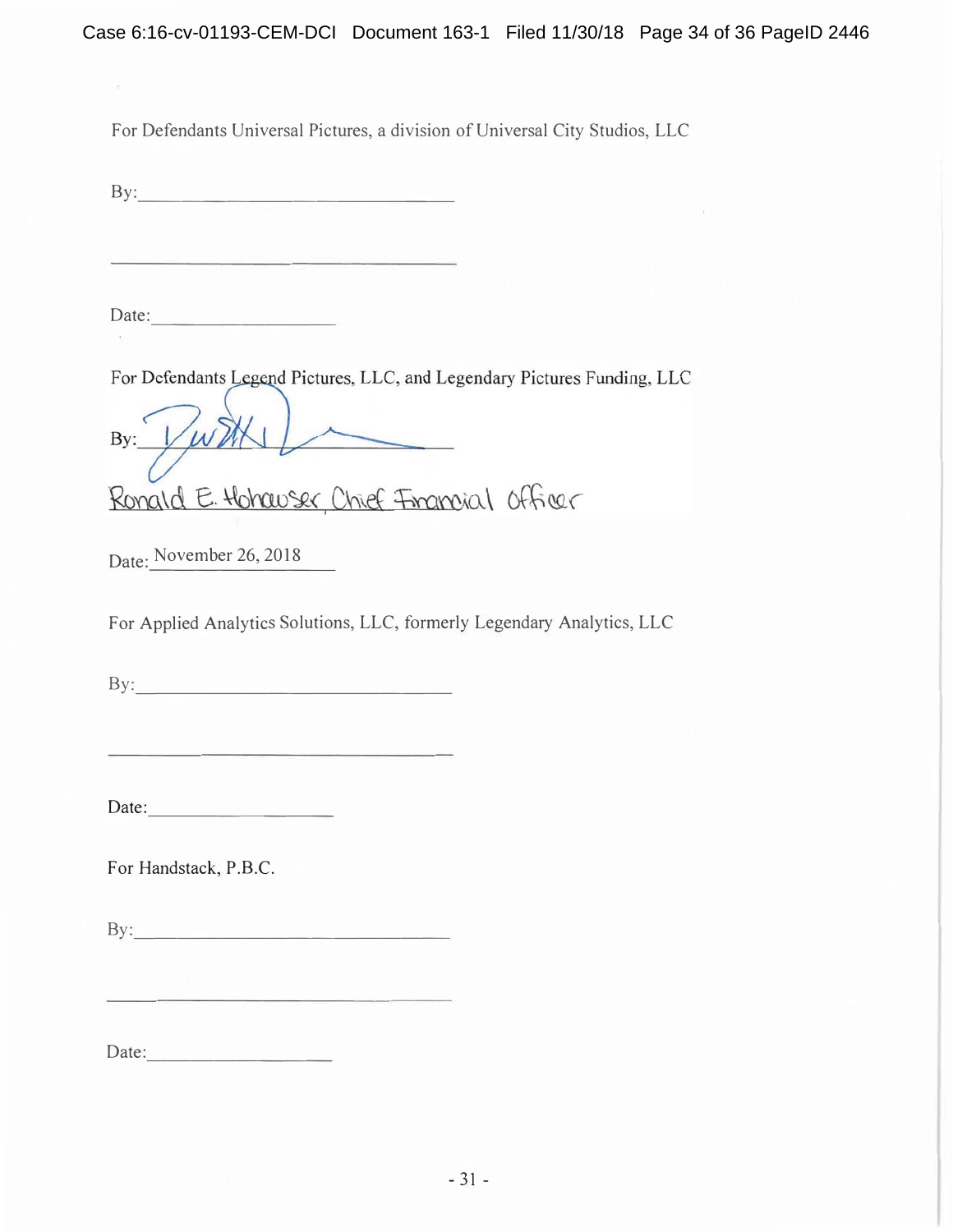

| For Defendants Universal Pictures, a division of Universal City Studios, LLC                                                                               |
|------------------------------------------------------------------------------------------------------------------------------------------------------------|
| $\mathbf{By:}$                                                                                                                                             |
| <u> El seu de la companya de la companya de la companya de la companya de la companya de la companya de la compa</u>                                       |
| Date:                                                                                                                                                      |
| For Defendants Legend Pictures, LLC, and Legendary Pictures Funding, LLC                                                                                   |
|                                                                                                                                                            |
| <u> 1989 - Andrea San Andrew Maria (m. 1989)</u>                                                                                                           |
| Date:                                                                                                                                                      |
| For Applied Analytics Solutions, LLC, formerly Legendary Analytics, LLC<br>By:<br><u> 1989 - Andrea Andrew Maria (h. 1989).</u><br>Andrew Maria (h. 1989). |
| David Vlgilante, Senior Vice President - Legal and Contract Contract of the Contract of the Contract of the Co                                             |
| Date: November 26, 2018                                                                                                                                    |
|                                                                                                                                                            |
| For Handstack, P.B.C.                                                                                                                                      |
|                                                                                                                                                            |

Date:

 $\overline{\phantom{a}}$